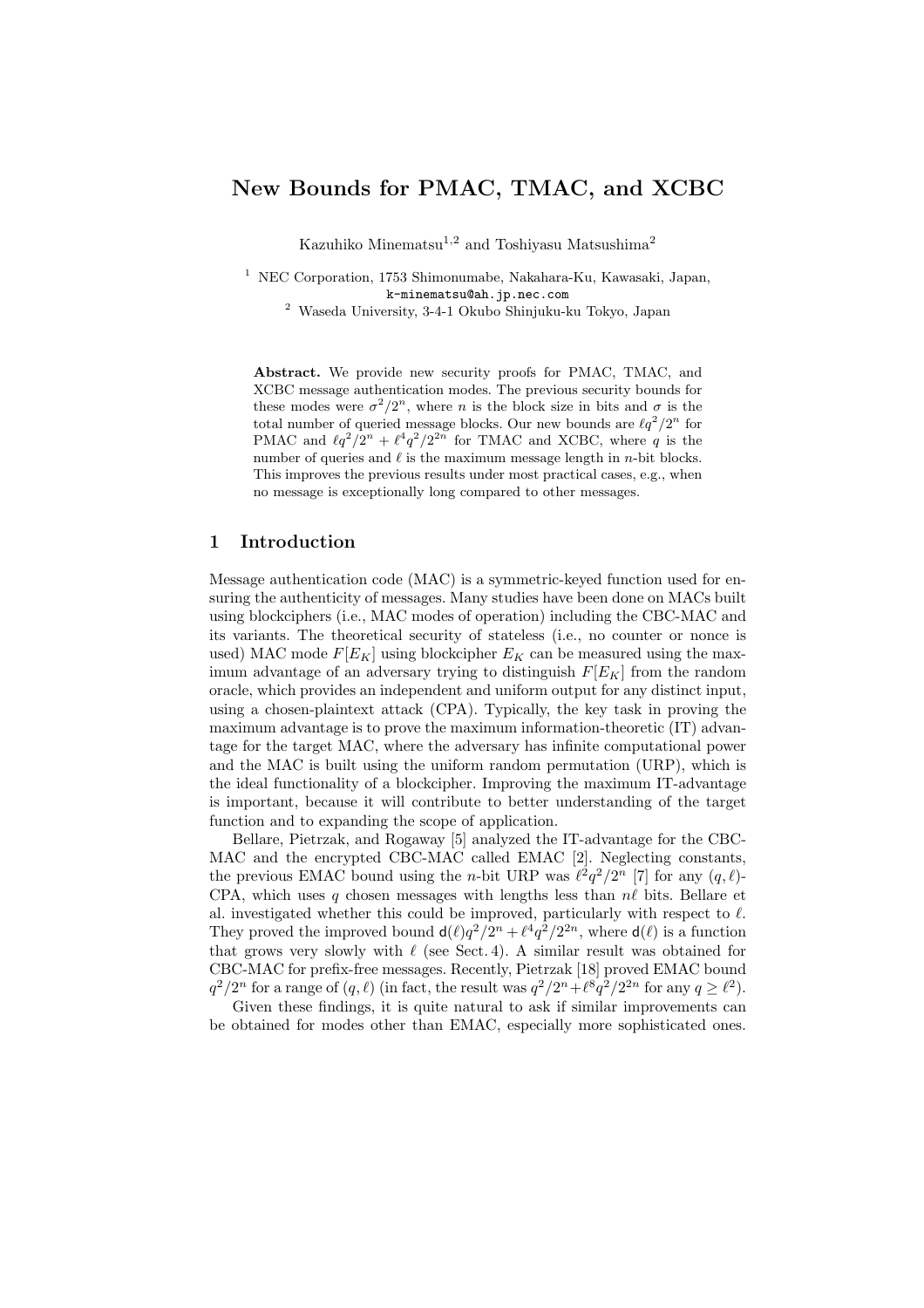EMAC uses two blockcipher keys, and only messages with a length multiple of n are supported. In this paper, we describe several MAC modes and provide new security bounds for them. Our first target is PMAC, which was proposed by Black and Rogaway [7] and Rogaway [19]. It is a one-key MAC; i.e., the MAC function uses one blockcipher key, and messages of any lengths are supported, and is fully parallelizable. The original security bound was  $\sigma^2/2^n$  [7, 19], where  $\sigma$  is the total number of queried message blocks, which immediately implies  $\ell^2 q^2/2^n$  for any  $(q, \ell)$ -CPA, as  $\sigma \leq \ell q$  holds. Here, we demonstrate a new bound  $\ell q^2/2^n$  by taking an approach different from that of the previous proof.

We also provide new bounds for two successors of EMAC called TMAC [13] and XCBC [7]. Like EMAC, they are based on CBC-MAC. However, they do not use two blockcipher keys, and can efficiently handle messages of arbitrary length. Our bounds are obtained by combining our PMAC proof technique and the CBC-MAC collision analysis provided by Bellare et al.[5]. For TMAC and XCBC, the previous bounds are  $\sigma^2/2^n$  shown by Iwata and Kurosawa [10], and our bound is  $\ell q^2/2^n + \ell^4 q^2/2^{2n}$ . We also investigated OMAC [11] (i.e., CMAC [1]), which is an optimized version of TMAC and XCBC. Although some part of TMAC proof can also be applied to OMAC, we could not obtain a new bound at this moment. The analysis of OMAC is briefly described in Sect. 5.

We have to emphasize that our results are not always better than the previous ones. Since all of our targets have  $\sigma^2/2^n$  bounds, ours are worse if message length distribution is heavily biased to the left, e.g., one  $\ell$ -block message and  $(q - 1)$ one-block messages. For other cases, ours are better. A detailed comparison is given in Sect. 5.

## 2 Preliminaries

NOTATION.  $\{0,1\}$  and  $\{0,1\}$ <sup>n</sup> are denoted by  $\Sigma$  and  $\Sigma$ <sup>n</sup>. The set of *i*-bit sequences for all  $i = 1, ..., n$  is denoted by  $\Sigma^{\leq n} \stackrel{\text{def}}{=} \bigcup_{i=1,...,n} \Sigma^i$ .  $(\Sigma^n)^{\leq m}$  is the set of binary sequences with lengths that are a multiple of n and at most nm.  $\Sigma^*$ is the set of all finite-length bit sequences. The bit length of x is denoted by  $|x|$ .

The *n*-bit uniform random permutation (URP), denoted by  $P_n$ , is a random permutation with a uniform distribution over all permutations on  $\mathbb{Z}^n$ . The random oracle (RO), which has *n*-bit output and is denoted by  $O_n$ , is a random function that accepts any  $x \in \Sigma^*$  and outputs independent and uniformly random n-bit values for any distinct inputs. For any two colliding inputs, RO outputs the same value.

FIELD WITH  $2^n$  POINTS. We consider the elements of field  $GF(2^n)$  as n-bit coefficient vectors of the polynomials in the field. We represent  $n$ -bit coefficient vectors by integers  $0, 1, \ldots, 2<sup>n</sup> - 1$ , e.g., 2 corresponds to coefficient vector  $(00 \ldots 010)$ , which corresponds to x in the polynomial representation, and 3 denotes  $(00...011)$ , which corresponds to  $x+1$ . For any  $x, y \in \mathbb{Z}^n$ , xy denotes the field multiplication of two elements represented by x and  $y$ . For simplicity, we assume  $n = 128$  throughout the paper.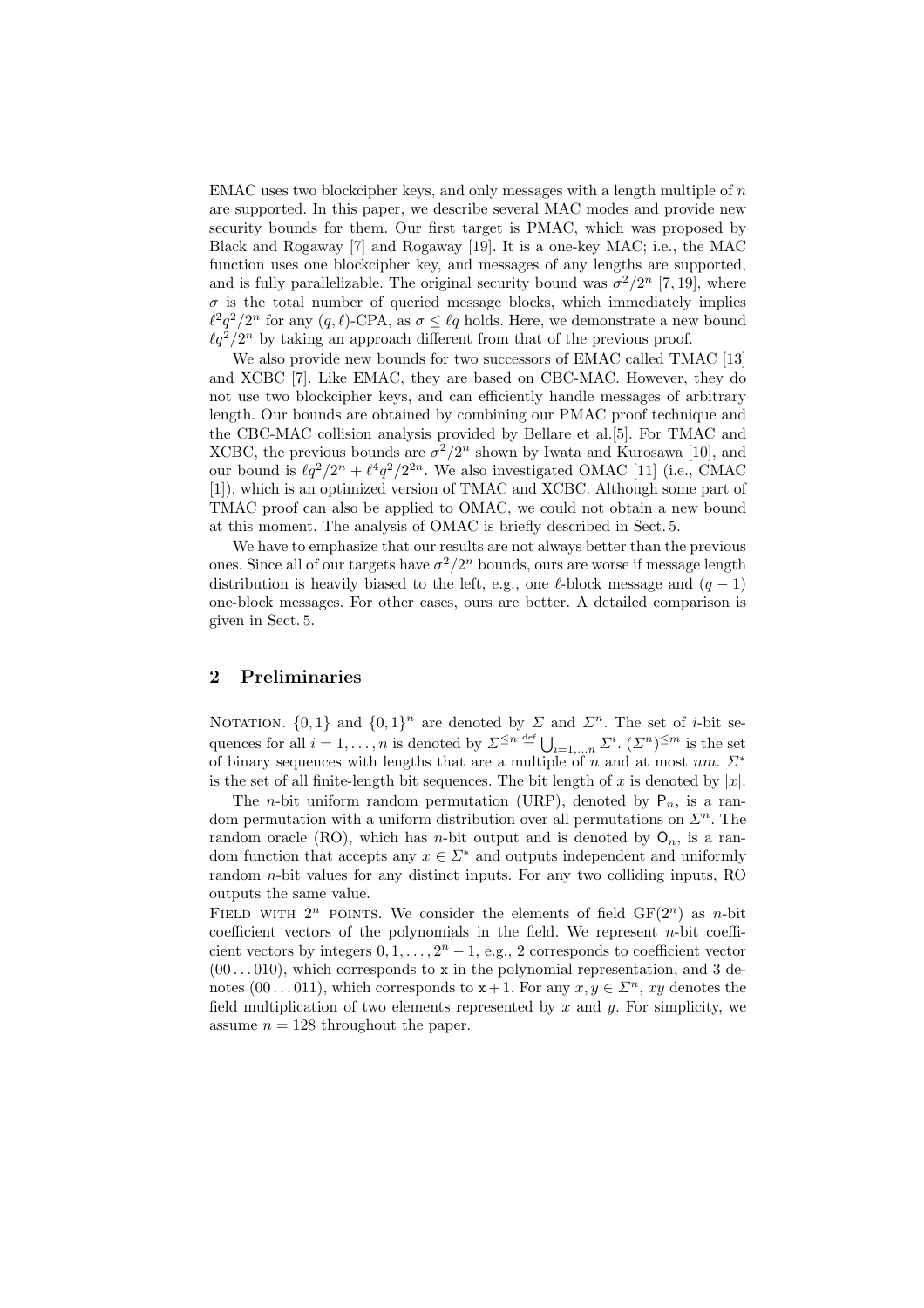Security notions. We used the standard security notion for symmetric cryptography  $[3, 4, 9]$ .

**Definition 1.** Let  $F$  and  $G$  be two random (here, random means it is probabilistic) functions. The oracle has implemented H, which is identical to one of F or G. An adversary, A, guesses if H is F or G using a θ-chosen-plaintext attack  $(\theta$ -CPA), where  $\theta$  is a list of parameters, such as the number of queries. The maximum advantage in distinguishing  $F$  from  $G$  is defined as

$$
\mathsf{Adv}_{F,G}^{\mathsf{cpa}}(\theta) \stackrel{\textrm{\tiny{def}}}{=} \max_{A:\theta\text{-CPA}}\big|\Pr[A^F=1] - \Pr[A^G=1]\big|,
$$

where  $A^F = 1$  denotes that A's guess is 1, which indicates one of F or G. The probabilities are determined by the randomness of F or G and A.

THE GOAL OF OUR ANALYSIS. In this paper, we consider only the informationtheoretic security, where the adversary has infinite computational power (thus  $\theta$ ) contains no computational restrictions), and the target is realized by the ideal  $n$ -bit blockcipher, i.e.,  $P_n$ . In many cases, including ours, once the informationtheoretic security is proved, the computational counterpart, where the adversary is computationally restricted and a real blockcipher is used, is quite easy.

Our target modes are stateless and variable-input-length (VIL) functions with *n*-bit output (VIL means that the domain is  $\Sigma^*$ ). Therefore, for mode  $F[E_K]$ , where  $E_K$  is a blockcipher, we evaluate  $\text{Adv}_{F[P_n]}^{\text{vilqrf}}(\theta) \stackrel{\text{def}}{=} \text{Adv}_{F[P_n],\mathcal{O}_n}^{\text{cpa}}(\theta)$ . vilqrf denotes a VIL quasi-random function [15] that cannot be informationtheoretically distinguished from RO without a negligibly small success probability. If  $\text{Adv}_{F[P_n]}^{\text{vilqrf}}(\theta)$  is small, the maximum success probability of a MAC forgery for all  $\theta$ -CPAs against  $F[P_n]$  is also small (e.g., see Proposition 2.7 of [3]). In this paper,  $\theta$  contains one of two additional parameters in addition to the number of queries, q: the total number of n-bit blocks for all q queries,  $\sigma$ , and the maximum length of a query (in *n*-bit blocks),  $\ell$ . We focus on the  $\theta = (q, \ell)$  case.

### 3 PMAC

### 3.1 Description and Previous Security Proof

PMAC has two versions; we focus on the later version [12, 19]. We call it simply "PMAC". The main idea of PMAC is as follows.

**Lemma 1.** (Proposition 5 of [19]) Assume that the representation of  $GF(2^n)$  $(n = 128)$  is based on the lexicographically first primitive polynomial (see [19] for details). Let  $\mathbb{I} = \{1, ..., 2^{n/2}\}\$ and  $\mathbb{J} = \{0, 1, 2\}\$ be the set of integers used as indices for distinct elements ("bases") of  $GF(2^n)$ . Then, for any  $(\alpha, \beta), (\alpha', \beta') \in \mathbb{I} \times \mathbb{J}$ ,  $2^{\alpha}3^{\beta} \neq 2^{\alpha'}3^{\beta'}$  holds if  $(\alpha, \beta) \neq (\alpha', \beta')$  holds<sup>3</sup>.

<sup>3</sup> Actually, Proposition 5 of [19] proved this for a wider range of indices. The original PMAC uses  $\mathbb{J} = \{2, 3, 4\}$  instead of  $\{0, 1, 2\}$ , so our PMAC definition is slightly different from the original. However, the security proofs are essentially the same.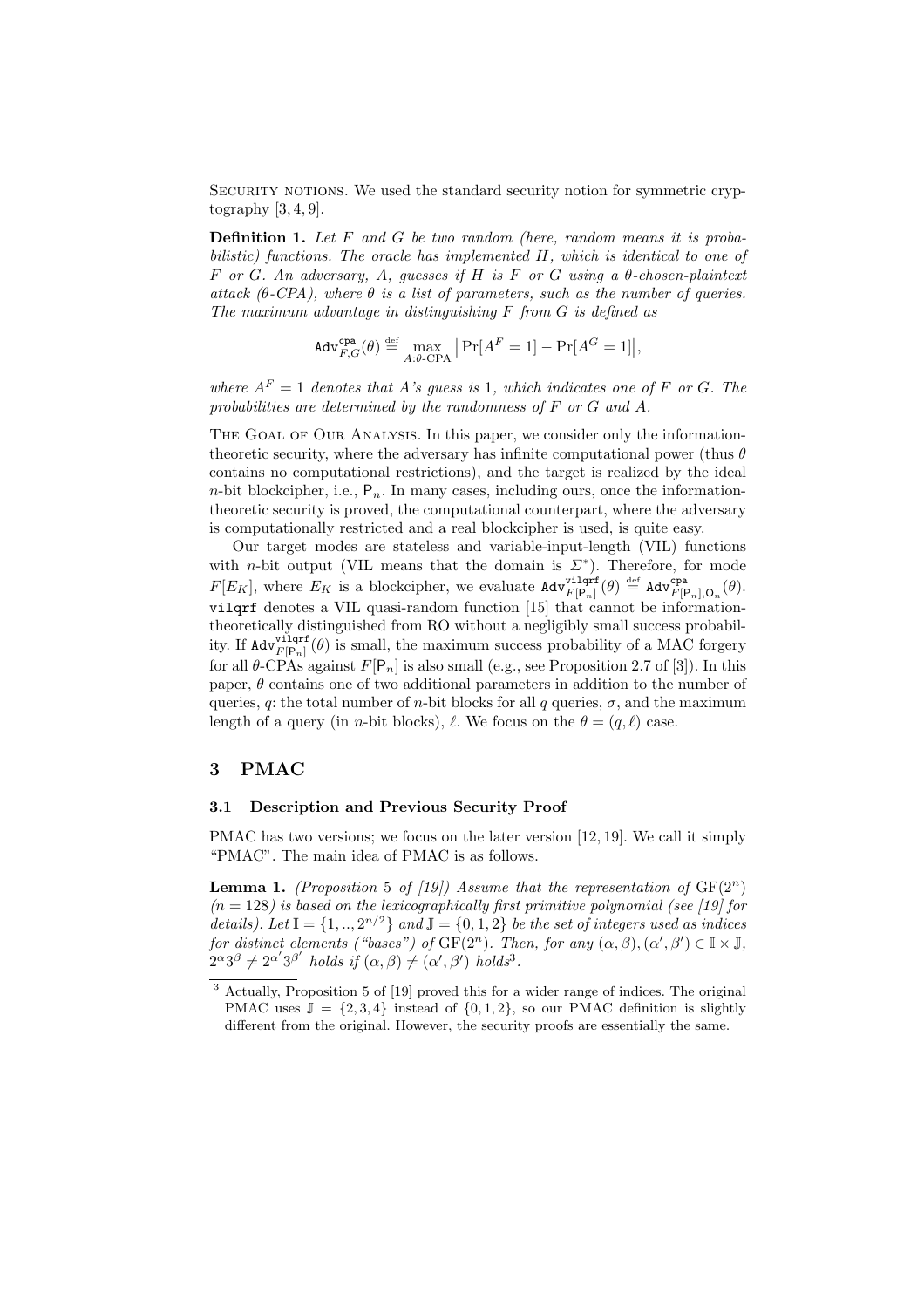

Fig. 1. PMAC $[P_n]$  (left) and the modified PMAC (MPMAC) (right).

Multiplication of a constant and a variable is generally much simpler than multiplication of variables. For example, multiplication with 2 (i.e., a doubling operation) requires a bit shift followed by a conditional xor. Therefore, computation of  $2^{\alpha}3^{\beta}$  from  $2^{\alpha-1}3^{\beta}$  or  $2^{\alpha}3^{\beta-1}$  is significantly faster than one blockcipher invocation. The idea of PMAC [19], called the "powering-up construction", is to use  $2^{\alpha}3^{\beta}$  as a masking value for every blockcipher input, incrementing  $\alpha$  or  $\beta$ .

For blockcipher  $E_K$ , PMAC is defined as follows. We say "partition  $x \in \Sigma^*$ into  $(x_{[1]}, \ldots, x_{[m]})$ " to set  $m = ||x||_n \stackrel{\text{def}}{=} \max\{[|x|/n], 1\}$  and  $x = (x_{[1]}, \ldots, x_{[m]})$ with  $x_{[i]} \in \Sigma^n$  for  $i = 1, \ldots, m-1$  and  $x_{[m]} \in \Sigma^{\leq n}$ . First, compute  $L = E_K(0)$ , where  $0$  corresponds to the all-zero *n*-bit sequence, in the preprocessing. Then, for input  $x \in \Sigma^*$ , partition it into  $(x_{[1]}, \ldots, x_{[m]})$ . The tag for x is  $Y = E_K(\text{Psum } \oplus \text{Psum } \oplus \text{Psum } \oplus \text{Psum } \oplus \text{Psum } \oplus \text{Psum } \oplus \text{Psum } \oplus \text{Psum } \oplus \text{Psum } \oplus \text{Psum } \oplus \text{Psum } \oplus \text{Psum } \oplus \text{Psum } \oplus \text{Psum } \oplus \text{Psum } \oplus \text{Psum } \oplus \$  $p_{\text{rad}}(x_{[m]}) \oplus 2^m 3^{\text{I}(x)}$ , where  $\text{Psum} = \bigoplus_{\alpha=1}^{m-1} E_K(x_{[\alpha]} \oplus 2^{\alpha} L)$  if  $m > 1$ , and if  $m = 1$ , Psum = 0. Here,  $I(x) = 1$  if |x| is a multiple of n and  $I(x) = 2$  otherwise, and  $\text{pad}(x_{[m]}) = x_{[m]}$  if  $|x_{[m]}| = n$  and  $\text{pad}(x_{[m]}) = x_{[m]}||10^*$  otherwise, where  $x_{[m]} \| 10^*$  is a concatenation of  $x_{[m]}$  and the  $(n - |x_{[m]}|)$ -bit sequence  $(100 \dots 0)$ . Rogaway [19] proved the security of PMAC, which is as follows.

**Theorem 1.** (Corollary 17 of [19]) Let  $\text{PMAC}[P_n]$  be the PMAC using  $P_n$  (see the left of Fig. 1). We then have  $\text{Adv}_{\text{PMAC}[P_n]}^{v \text{ilqrf}}(q, \sigma) \leq 5.5\sigma^2/2^n$  and  $\text{Adv}_{\text{PMAC}[\mathsf{P}_n]}^{\text{vilqrf}}(q,\ell) \leq 5.5\ell^2q^2/2^n$ , where q,  $\sigma$ , and  $\ell$  are as defined in Sect. 2.

Corollary 17 of [19] only proved the first claim. The second follows from the first and  $\sigma \leq \ell q$ .

### 3.2 New Security Bound for PMAC

Our security bound of PMAC is the following. The proof will be provided later.

**Theorem 2.** Let  $\text{PMAC}[\mathsf{P}_n]$  be the  $\text{PMAC}$  using  $\mathsf{P}_n$ . We then have

$$
\mathtt{Adv}_{\mathrm{PMAC[P}_n]}^{\mathrm{vilqrf}}(q,\ell) \leq \frac{5\ell q^2}{2^n-2\ell}.
$$

From this theorem, we have  $\text{Adv}_{\text{PMAC}[\mathsf{P}_n]}^{\text{vilqrf}}(q,\ell) \leq 10\ell q^2/2^n$  if  $\ell \leq 2^{n-2}$ .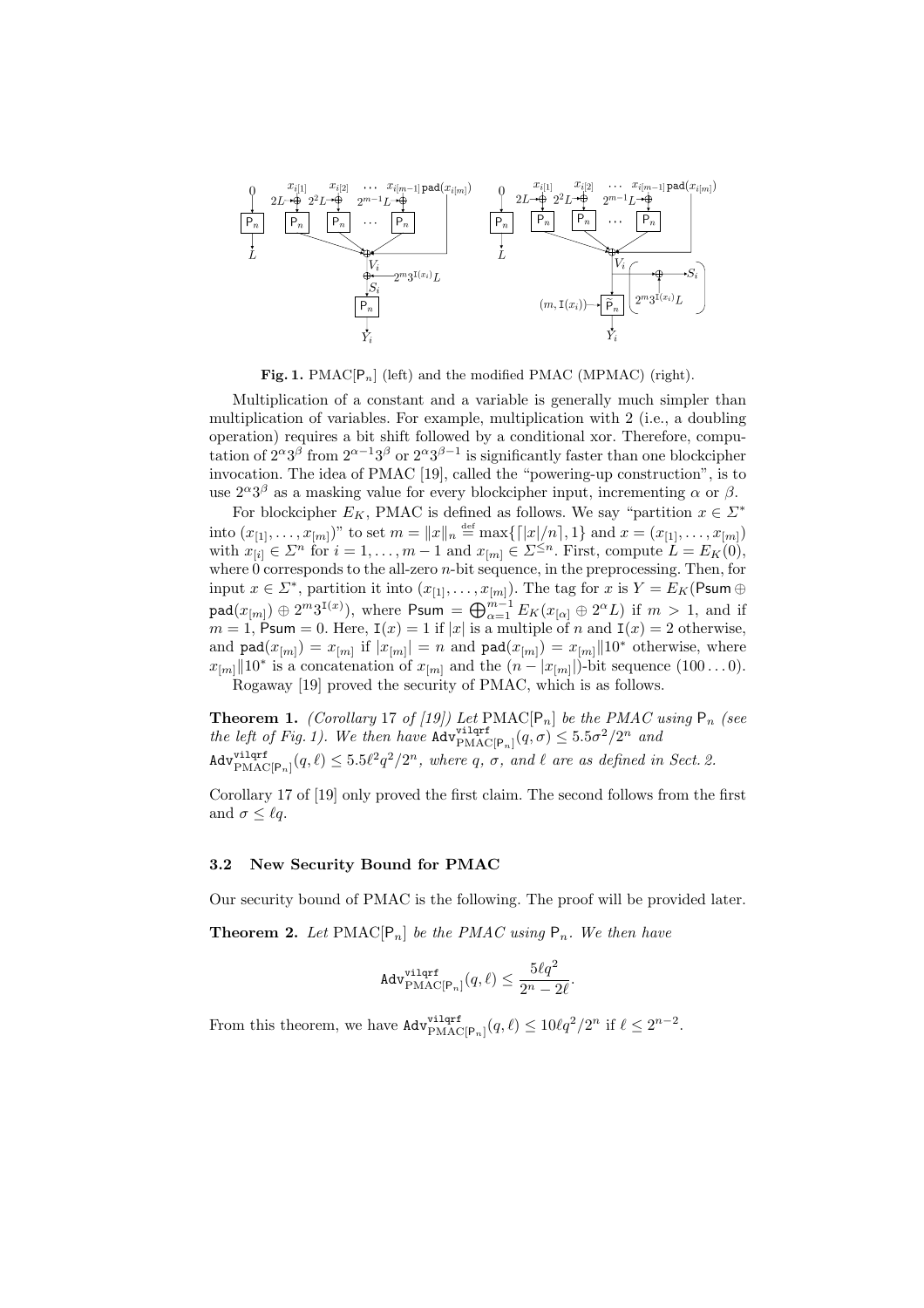Notation for Proof. Since we use Maurer's methodology<sup>4</sup> (e.g., see [15]) to make our proofs intuitive and simple, we briefly describe his notation. For completeness, part of his results that we used for our proof is cited in Appendix A. Consider event  $a_i$  defined for i input/output pairs, and possibly some internal variables, of random function F. Let  $\overline{a_i}$  be the negation of  $a_i$ . We assume  $a_i$ is monotone; i.e.,  $a_i$  never occurs if  $\overline{a_{i-1}}$  occurs. For instance,  $a_i$  is monotone if it indicates that all  $i$  outputs are distinct. An infinite sequence of monotone events,  $A = a_0 a_1 \ldots$ , is called a monotone event sequence (MES) [15]. Here,  $a_0$  denotes some tautological event. Note that  $\mathcal{A} \wedge \mathcal{B} = (a_0 \wedge b_0)(a_1 \wedge b_1) \dots$ is an MES if  $A = a_0 a_1 \dots$  and  $B = b_0 b_1 \dots$  are both MESs. For any sequence of variables,  $X_1, X_2, \ldots$ , let  $X^i$  denote  $(X_1, \ldots, X_i)$ . We use  $dist(X^i)$ (or, equivalently, dist( $\mathbf{X}^{(i)}$ ), where  $\mathbf{X}^{(i)}$  is set  $\{X_j\}_{j=1,\ldots,i}$ ) to denote an event where  $X_1, X_2, \ldots, X_i$  are distinct.

Let MESs  $A$  and  $B$  be defined for two random functions,  $F$  and  $G$ , respectively. Let  $X_i$  and  $Y_i$  be the *i*-th input and output. Let  $P^F$  be the probability space defined by F. For example,  $P_{Y_i|X^iY^{i-1}}^F(y^i, x^i)$  means  $Pr[Y_i = y_i|X^i =$  $x^{i}, Y^{i-1} = y^{i-1}$ , where  $Y_{j} = F(X_{j})$  for  $j \geq 1$ .

**Definition 2.** Let  $\theta$  contain q. For MES A defined for F,  $\nu_{\theta}(F, \overline{a_q})$  denotes the maximum probability of  $\overline{a_q}$  for any  $\theta$ -CPA that interacts with F. Similarly,  $\mu_{\theta}(F, \overline{a_q})$  denotes the maximum probability of  $\overline{a_q}$  for any non-adaptive  $\theta$ -CPA. For  $\theta = (q, \ell)$ , they are abbreviated to  $\nu_{\ell}(F, \overline{a_q})$  and  $\mu_{\ell}(F, \overline{a_q})$ . If  $\theta = q$ , the subscript is omitted, e.g., we write  $\nu(F, \overline{a_q})$ .

Here,  $\mu_{\theta}(F, \overline{a_q})$  can be rewritten as  $\max_{x} P_{\overline{a_q}|X^q}(x^q)$ , where the maximum is taken for all (non-adaptively chosen)  $x^q$  satisfying  $\theta$  (e.g., if  $\theta = (q, \ell), |x_i| \leq n\ell$ for all  $i \leq q$ , hereafter abbreviated to  $\max_{X^q} P_{\overline{a_q}|X^q}^F$ .

Analysis of PHASH. Proving Theorem 2 requires an analysis of the messagehashing part of PMAC[P<sub>n</sub>], which we call PHASH. For  $x = (x_{[1]}, \ldots, x_{[m]}) \in$  $(\Sigma^n)^m$ , it is defined as:

$$
\text{PHASH}(x) \stackrel{\text{def}}{=} \bigoplus_{i=1,\dots,m} \mathsf{P}_n(x_{[i]} \oplus 2^i L), \text{ where } L = \mathsf{P}_n(0) .
$$

**Lemma 2.** For any  $x = (x_{[1]}, \ldots, x_{[m]}) \in (\Sigma^n)^m$  and  $x' = (x'_{[1]}, \ldots, x'_{[m']}) \in$  $(\Sigma^n)^{m'}$ ,  $x \neq x'$ , and for any  $f : \Sigma^n \to \Sigma^n$ , we have

$$
\Pr[\text{PHASH}(x) \oplus \text{PHASH}(x') = f(L)] \le \frac{m + m'}{2^n} + \frac{1}{2^n - (m + m')} \text{, and} \quad (1)
$$

$$
Pr[PHASH(x) = f(L)] \le \frac{m}{2^n} + \frac{1}{2^n - m}, \text{ where } L = P_n(0) . (2)
$$

<sup>&</sup>lt;sup>4</sup> It is known that some information-theoretic results obtained by Maurer's methodology can not be converted into computational ones (for instance, see [16, 17]). However, we do not encounter such difficulties in this paper.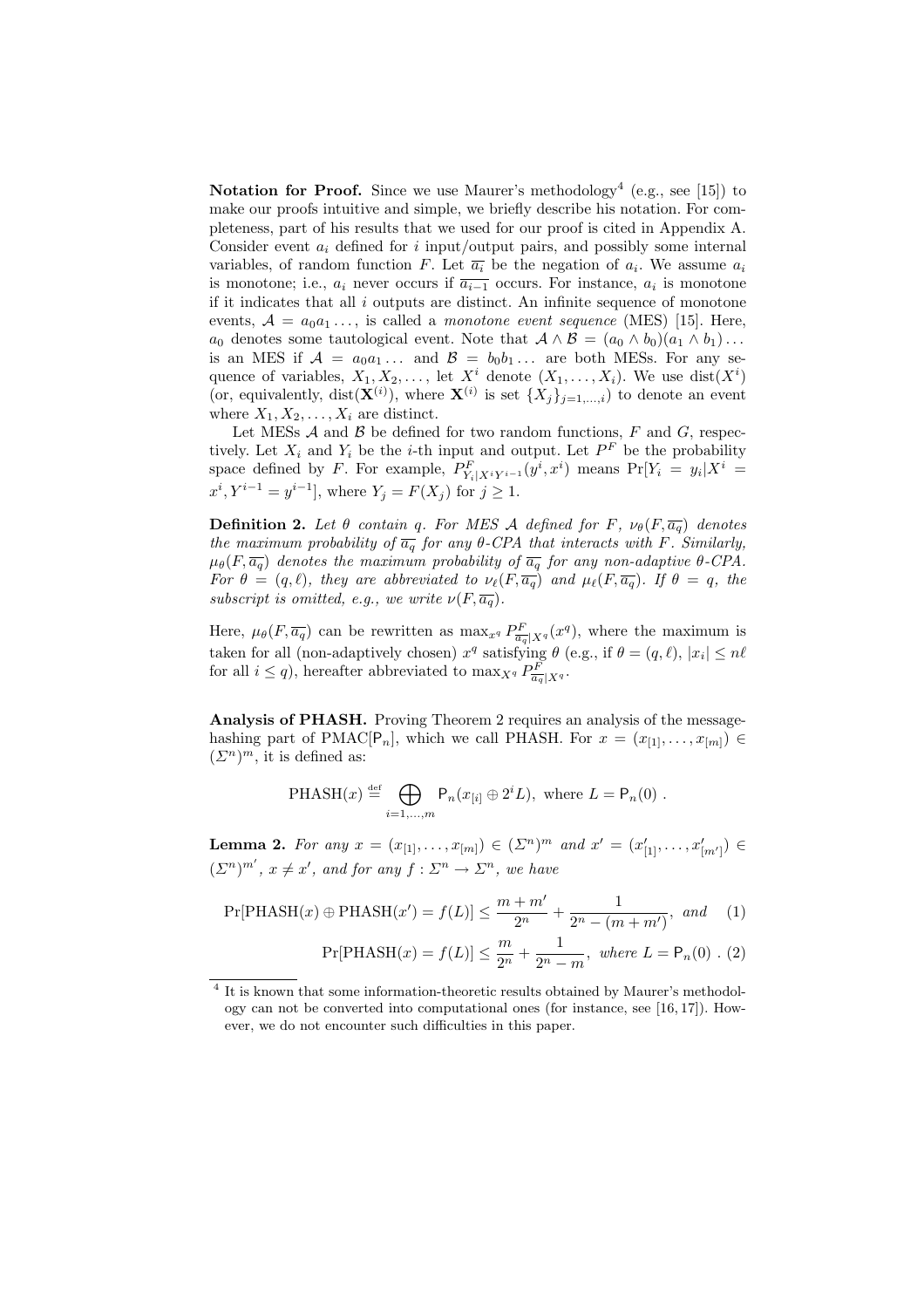*Proof.* We only prove Eq. (1) as Eq. (2) can be similarly proved. Fix x and  $x'$ . Let  $U_i = x_{[i]} \oplus 2^i L$  for  $i = 1, ..., m$ , and  $U_i = x'_{[i-m]} \oplus 2^{i-m} L$  for  $i = m+1, ..., m+m'$ . Then, PHASH(x)  $\oplus$  PHASH(x') equals Sum  $\stackrel{\text{def}}{=}$   $\mathsf{P}_n(U_1) \oplus \ldots \oplus \mathsf{P}_n(U_{m+m'})$ . Let  $\mathbf{U} = \{U_1, \ldots, U_{m+m'}\} \setminus \mathbf{U}_{\text{coll}}$ , where  $\mathbf{U}_{\text{coll}}$  is the set of all trivial collisions, e.g.,  $U_1$  and  $U_{1+m}$  when  $x_{[1]} = x'_{[1]}$ . Note that **U** can not be the empty set as  $x \neq 0$ x'. For simplicity, we assume no trivial collision (thus  $\mathbf{U} = \{U_1, \ldots, U_{m+m'}\}\)$ , however the following analysis works even if some trivial collisions exist. For index subset  $\{i_1, \ldots, i_k\} \subseteq \{1, \ldots, q\}$ ,  $\mathbf{U}_{\text{sub}} = \{U_{i_j}\}_{j=1,\ldots,k}$  is an equivalent set if  $U_{i_1} = U_{i_2} = \cdots = U_{i_k}$  and  $U_{i_1} \neq U_h$  for all  $h \notin \{i_1, \ldots, i_k\}$ . Here, the sum of all equivalent sets is a decomposition of  $U$ . Whether  $U_{sub}$  is an equivalent set or not depends on the value of L. If k is odd (even), we say  $U_{sub}$  is an odd (even) equivalent set. Let  $\text{odd}_k$  be the event such that there are k odd equivalent sets having non-zero values (the value of an equivalent set is the value of its members). We have

$$
\Pr[\mathsf{Sum} = f(L)|\mathsf{odd}_k]
$$
\n
$$
\leq \max_{c \text{ satisfies } \mathsf{odd}_k} \Pr[\mathsf{P}_n(u_1(c)) \oplus \ldots \oplus \mathsf{P}_n(u_{m+m'}(c)) = f(c)|\mathsf{odd}_k, L = c], \quad (3)
$$

where  $u_i(c)$  is  $x_{[i]} \oplus 2^i c$  for  $i = 1, \ldots, m$  and  $x'_{[i-m]} \oplus 2^{i-m} c$  for  $i = m +$  $1, \ldots, m+m'$ . In Eq. (3), note that  $P_n(u_i(c))$  is canceled out if  $u_i(c)$  is in an even equivalent set. Therefore, given  $L = c$  and  $\text{odd}_k$  for some  $k > 0$ ,  $P_n(u_1(c)) \oplus ... \oplus$  $P_n(u_{m+m'}(c))$  is either the sum of k URP outputs for k non-zero distinct inputs or the sum of c and  $k$  URP outputs for  $k$  non-zero distinct inputs (note that  $\text{odd}_k$  does not exclude an odd equivalent set with value 0). Then, the property of  $P_n$  shows that, for any non-zero distinct k inputs,  $z_1, \ldots, z_k$ ,

$$
\Pr[P_n(z_1) \oplus P_n(z_2) \oplus \ldots \oplus P_n(z_k) = f(c)|P_n(0) = c]
$$
\n
$$
= \sum_{\substack{c_1, \ldots, c_k, \text{dist}(\{c_1, \ldots, c_k, c\}), c_1 \oplus \ldots \oplus c_k = f(c)}} \Pr[P_n(z_1) = c_1, \ldots, P_n(z_k) = c_k | P_n(0) = c]
$$
\n
$$
= \frac{|\{(c_1, \ldots, c_k) : \text{dist}(\{c_1, \ldots, c_k, c\}), c_1 \oplus \ldots \oplus c_k = f(c)\}|}{(2^n - 1) \cdots (2^n - k)} \le \frac{1}{2^n - k} \tag{4}
$$

holds, where the inequality holds since  $c_k$  is uniquely determined (or does not exist) if  $c_1, \ldots, c_{k-1}$  are fixed. From Eqs. (3) and (4), we obtain

$$
\Pr[\mathsf{Sum} = f(L)|\mathsf{odd}_k] \le \frac{1}{2^n - k} \text{ for any } 0 < k \le m + m' \text{ and for any } f. \tag{5}
$$

Next, we analyze  $Pr[odd_0]$ . We have

$$
\Pr[\text{odd}_0] = \Pr[\text{odd}_0, U_1 \notin \{U_2, \dots, U_{m+m'}\}] \n+ \Pr[\text{odd}_0, U_1 = U_j \text{ for some } j = 2, \dots, m+m' \]
$$
\n
$$
\leq \Pr[U_1 = 0] + \sum_{j=2, \dots, m+m'} \Pr[U_1 = U_j] \leq (m+m') \frac{1}{2^n}, \tag{6}
$$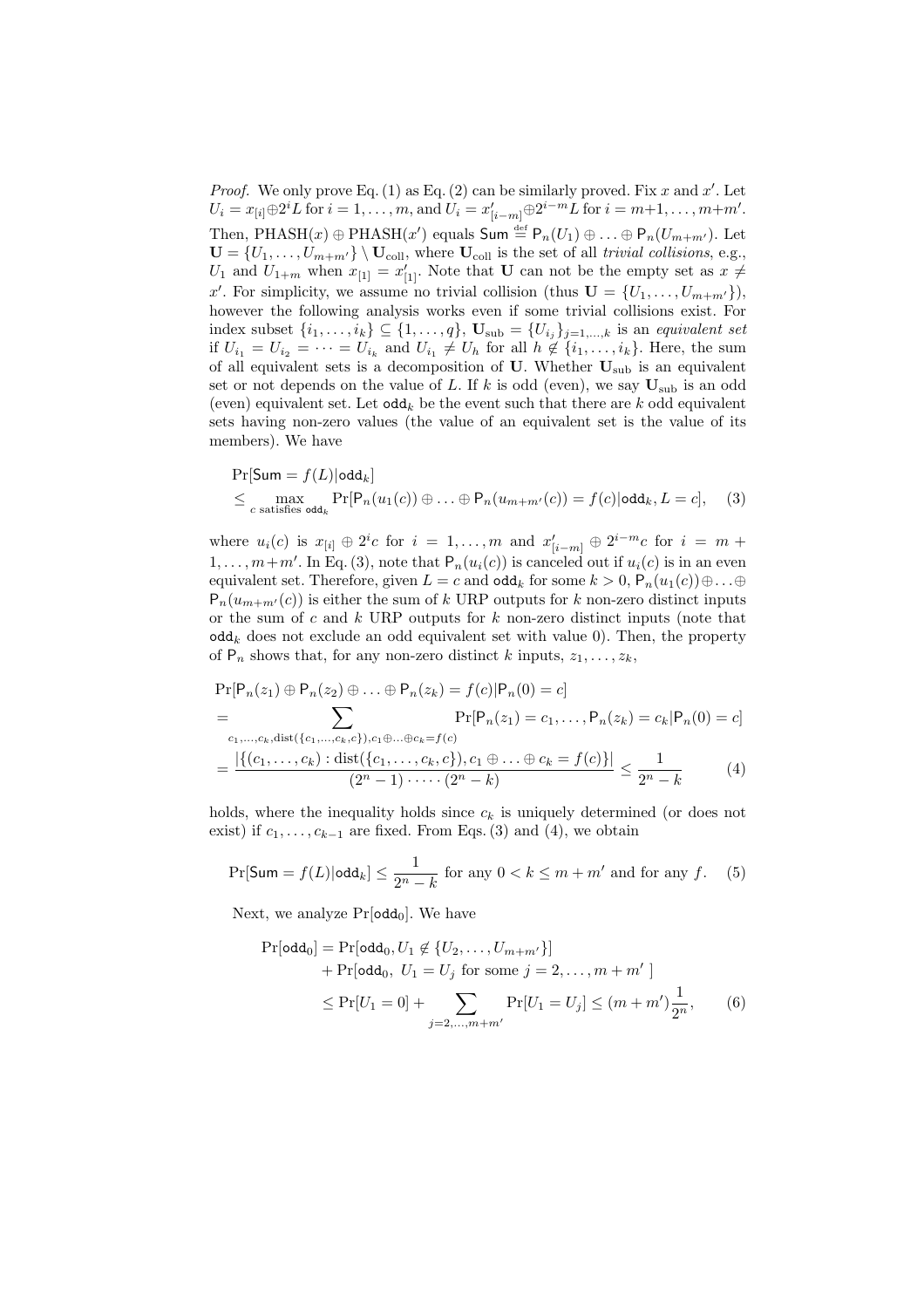where the first inequality holds since if  $U_1$  is unique (i.e.,  $U_1$  is in an odd equivalent set) and  $\text{odd}_0$  holds,  $U_1$  must be 0. The second holds since both  $U_1$  and  $U_1 \oplus U_j$  for any  $j \neq 1$  are permutations of L from Lemma 1. From Eqs. (5) and (6), we obtain

$$
\Pr[\mathsf{Sum} = f(L)] = \sum_{k=0,...,m+m'} \Pr[\mathsf{Sum} = f(L)|\mathsf{odd}_k] \cdot \Pr[\mathsf{odd}_k]
$$
\n
$$
\leq \Pr[\mathsf{odd}_0] + \sum_{k=1}^{m+m'-1} \frac{\Pr[\mathsf{odd}_k]}{2^n - k} + \frac{1 - \sum_{k=0}^{m+m'-1} \Pr[\mathsf{odd}_k]}{2^n - (m+m')}
$$
\n
$$
\leq \Pr[\mathsf{odd}_0] + \frac{1}{2^n - (m+m')} \leq \frac{m+m'}{2^n} + \frac{1}{2^n - (m+m')}.
$$

This concludes the proof of Lemma 2.

**Proof of Theorem 2.** First, we introduce the tweakable [14] n-bit URP,  $\widetilde{P}_n$ . It has tweak space  $\mathcal{T} = \mathbb{I} \times \mathbb{J}'$ , where  $\mathbb{I} = \{1, \ldots, 2^{n/2}\}\$  and  $\mathbb{J}' = \{1, 2\}$ . It consists of  $|\mathcal{T}|$  independent *n*-bit URPs;  $\widetilde{P}_n(t,x)$  is the output of an *n*-bit URP indexed by  $t \in \mathcal{T}$  and having input  $x \in \mathbb{Z}^n$ . Using  $\tilde{\mathsf{P}}_n$  and  $\mathsf{P}_n$ , independent of  $\tilde{\mathsf{P}}_n$ , we define the modified PMAC (MPMAC) as follows. First, compute  $L = P_n(0)$ . For input  $x \in \Sigma^* = (x_{[1]}, \ldots, x_{[m]})$ , compute Psum using PHASH (i.e., Psum = PHASH( $\hat{x}$ ), where  $\hat{x} = (x_{[1]}, \ldots, x_{[m-1]})$ , if  $m > 1$ , and Psum = 0 otherwise). The tag is  $Y = \widetilde{P}_n((m, I(x)), P_{\text{sum}} \oplus \text{pad}(x_{[m]})).$  Here,  $(m, I(x))$  is the tweak. Note that a tweak is a function of  $x$ .

PROOF IDEA. Since the advantage is the absolute difference between two probabilities, we can use a triangle inequality,  $\text{Adv}_{\text{PMAC}[P_n],\mathcal{O}_n}^{\text{cpa}}(\theta)$  is not larger than  $\text{Adv}_{\text{PMAC}[P_n],H}^{\text{cpa}}(\theta) + \text{Adv}_{H,\mathcal{O}_n}^{\text{cpa}}(\theta)$  for any VIL function  $H$ , and for any  $\theta$ . Here,  $H$ is an intermediate function. Theorem 1 was derived using "PMAC with an ideal tweakable blockcipher", which invokes an independent URP for each message block in the message-hashing part as well as in the finalization, as the intermediate function. Here, our proof uses MPMAC as the intermediate function.

We start by proving the advantage between  $PMAC[P_n]$  and MPMAC, which requires defining some random variables. Let  $X_i \in \Sigma^*$  be the *i*-th query of the adversary. If  $m = ||X_i||_n$ , we write  $X_i = (X_{i[1]}, \ldots, X_{i[m]})$ . Note that  $X_i$  is a random variable, and its distribution is determined by the adversary and the target MAC. Fixed queries (and other random variables) are written in lower case, e.g.,  $x_i = (x_{i[1]}, \ldots, x_{i[m]})$ . For PMAC[P<sub>n</sub>], let  $\mathbf{M}^{(q)}$  (C<sup>(q)</sup>) be the set of inputs (outputs) to  $P_n$  generated in the PHASH for all q queries. We do not include the result of preprocessing, i.e.,  $L = \mathsf{P}_n(0)$ , in  $\mathbf{M}^{(q)}$  and  $\mathbf{C}^{(q)}$ . We also define  $Y_i \in \mathbb{Z}^n$  as the *i*-th tag, and  $\mathbf{Y}^{(q)} \stackrel{\text{def}}{=} \{Y_i\}_{i=1,\dots,q}$ . If  $m = ||X_i||_n > 1$ , we define  $V_i$ as the XOR of the *i*-th PHASH output and  $\text{pad}(X_{i[m]})$ . If  $m = 1, V_i = \text{pad}(X_i)$ . Moreover,  $S_i \stackrel{\text{def}}{=} V_i \oplus 2^m 3^{\mathbf{I}(X_{i[m]})} L$ , and  $\mathbf{S}^{(q)} \stackrel{\text{def}}{=} \{S_i\}_{i=1,\dots,q}$ . Thus, in PMAC[P<sub>n</sub>],  $Y_i = \mathsf{P}_n(S_i)$ . These variables are similarly defined for MPMAC except  $Y_i$ ; in MPMAC,  $Y_i$  is  $\widetilde{P}_n((m, \mathrm{I}(X_{i[m]})), V_i)$  when the *i*-th query has m blocks. Also,  $S_i$ is defined as a dummy variable in MPMAC. See Fig. 1 for reference.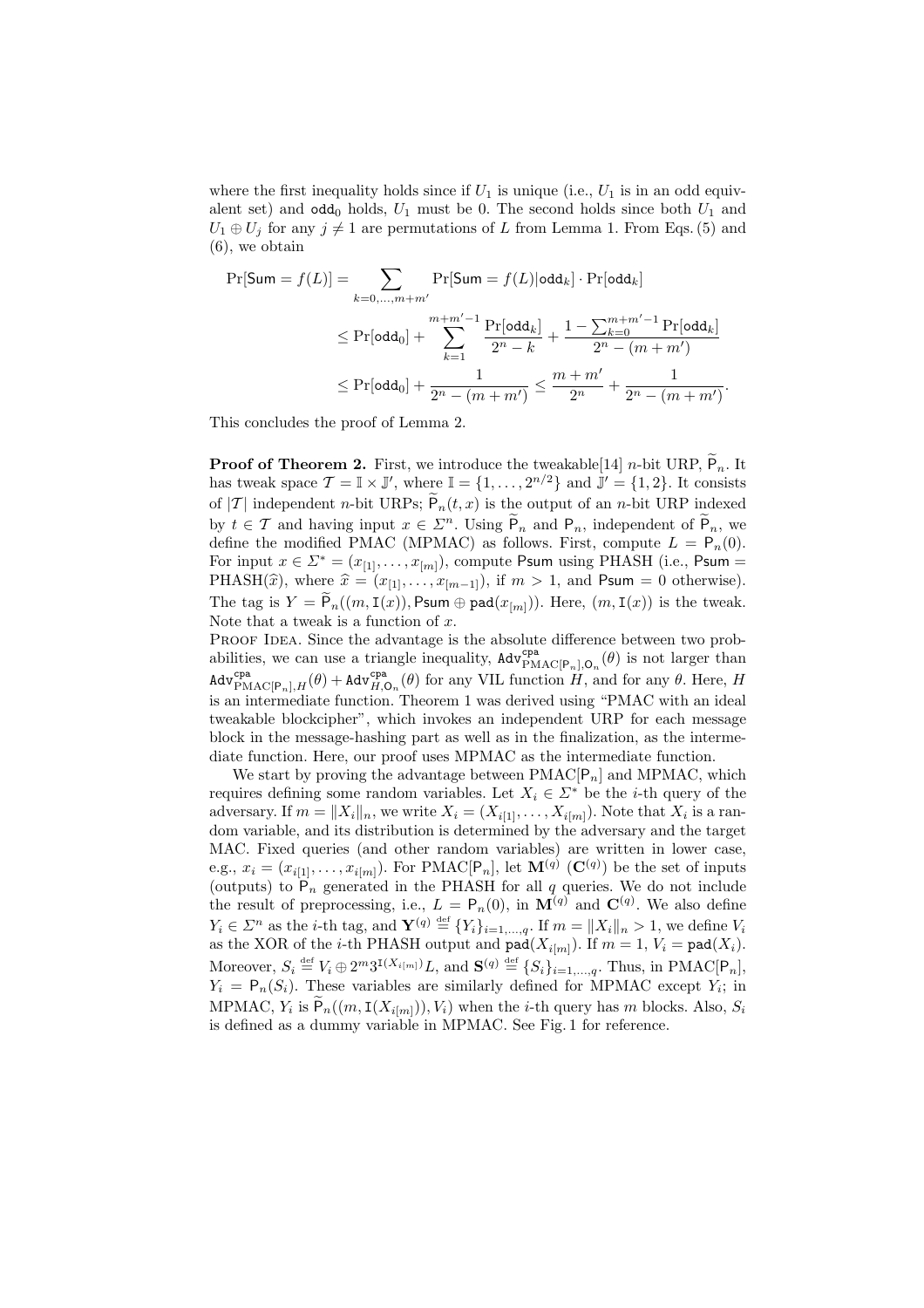Lemma 3. Let event  $a_q \stackrel{\text{def}}{=} [\mathbf{M}^{(q)} \cap \mathbf{S}^{(q)} = \emptyset] \wedge [\text{dist}(\mathbf{S}^{(q)})] \wedge [0 \notin \mathbf{M}^{(q)} \cup \mathbf{S}^{(q)}].$ Moreover,  $b_q \stackrel{\text{def}}{=} [\text{dist}(\mathbf{Y}^{(q)})], d_q \stackrel{\text{def}}{=} [\mathbf{C}^{(q)} \cap \mathbf{Y}^{(q)} = \emptyset],$  and  $e_q \stackrel{\text{def}}{=} [L \not\in \mathbf{Y}^{(q)}],$  where  $L = P_n(0)$ . We then have

$$
\begin{split} \text{Adv}_{\text{PMAC[P_n], MPMAC}}^{\text{cpa}}(q, \ell) &\leq \nu_{\ell}(\text{MPMAC}, \overline{a_q \wedge b_q \wedge d_q \wedge e_q}) \\ &\leq \nu_{\ell}(\text{MPMAC}, \overline{a_q \wedge b_q}) + \nu_{\ell}(\text{MPMAC}, \overline{d_q \wedge e_q}) \\ &\leq \frac{1}{2^n - 2\ell} \left( (4\ell - 2.5)q^2 + 1.5q \right). \end{split} \tag{7}
$$

Proof. (of Lemma 3) The first and second inequalities are derived from Maurer's methodology. See Appendix B for the proof. In the following, we prove the third. ANALYSIS FOR  $\nu_{\ell}(\text{MPMAC}, \overline{a_q \wedge b_q})$ . We use the following lemma. The proof is in Appendix C.

### Lemma 4.

$$
\nu_{\ell}(\text{MPMAC}, \overline{a_q \wedge b_q}) = \mu_{\ell}(\text{MPMAC}, \overline{a_q \wedge b_q}) = \max_{X^q} P_{\overline{a_q}|X^q}^{\text{MPMAC}} + \max_{X^q} P_{\overline{b_q}|a_qX^q}^{\text{MPMAC}},
$$

where the maximums are taken for all  $X^q = x^q$  with  $|x_i| \leq n\ell$  for all i.

Note that  $\max_{X^q} P^{\text{MPMAC}}_{\overline{a_q}|X^q}$  denotes  $\max_{x^q} P^{\text{MPMAC}}_{\overline{a_q}|X^q}$ . Let  $\mathbf{M}_i$  denote the input set to  $P_n$  that occur in the *i*-th PHASH call, except the all-zero input used to obtain L. Note that  $\mathbf{M}^{(q)} = \mathbf{M}_1 \cup \cdots \cup \mathbf{M}_q$ . For  $i = 1, \ldots, q$ , we have

$$
\chi_1 \stackrel{\text{def}}{=} \text{dist}(\mathbf{S}^{(q)}), \quad \chi_{2,i} \stackrel{\text{def}}{=} [S_i \notin \mathbf{M}^{(q)}], \quad \chi_{3,i} \stackrel{\text{def}}{=} [S_i \neq 0], \text{ and } \quad \chi_{4,i} \stackrel{\text{def}}{=} [0 \notin \mathbf{M}_i].
$$

Note that  $\overline{a_q} \equiv \overline{\chi_1 \wedge \chi_2 \wedge \chi_3 \wedge \chi_4}$  where  $\chi_i \stackrel{\text{def}}{=} \chi_{i,1} \wedge \cdots \wedge \chi_{i,q}$  for  $i = 2,3,4$ . Using the union bound and its variant, we have

$$
\max_{X^q} P_{\overline{a_q}|X^q}^{\text{MPMAC}} \le \max_{X^q} P_{\overline{X_1}|X^q}^{\text{MPMAC}} + \sum_{i=1,\dots,q} \left( \max_{X^q} P_{\overline{X_2,i}|X_4,i,X^q}^{\text{MPMAC}} + \max_{X^q} P_{\overline{X_3,i}|X_4,i,X^q}^{\text{MPMAC}} + \max_{X^q} P_{\overline{X_4,i}|X^q}^{\text{MPMAC}} \right). (8)
$$

Now we analyze each term in Eq. (8). For this analysis, for some  $i \neq j$ , we fix the *i*-th and *j*-th queries to  $x_i = (x_{i[1]}, \ldots, x_{i[m]})$  and  $x_j = (x_{j[1]}, \ldots, x_{j[m']})$  with  $x_i \neq x_j$ . We start with the first term. Collision  $S_i = S_j$  is equivalent to

$$
V_i \oplus V_j \oplus 2^m 3^{\mathbf{I}(x_i)} L \oplus 2^{m'} 3^{\mathbf{I}(x_j)} L = 0.
$$
 (9)

To prove the maximum probability of Eq. (9), we need to use a case analysis.

Case 1:  $m = m' = 1$ . In this case,  $V_i \oplus V_j = \text{pad}(x_i) \oplus \text{pad}(x_j)$ . If  $I(x_i) \neq I(x_j)$ , the L.H.S. of Eq.  $(9)$  is a permutation of L from Lemma 1. Thus, the probability of Eq. (9) is  $1/2^n$ . If  $I(x_i) = I(x_j)$ , the probability is zero as  $\text{pad}(x_i) \neq \text{pad}(x_j)$ .

Case 2:  $m > 1, m' = 1$ . In this case, the probability of Eq. (9) is obviously at most  $(m-1)/2^{n} + 1/(2^{n} - (m-1)) \leq (\ell-1)/2^{n} + 1/(2^{n} - (\ell-1))$  from the second claim of Lemma 2.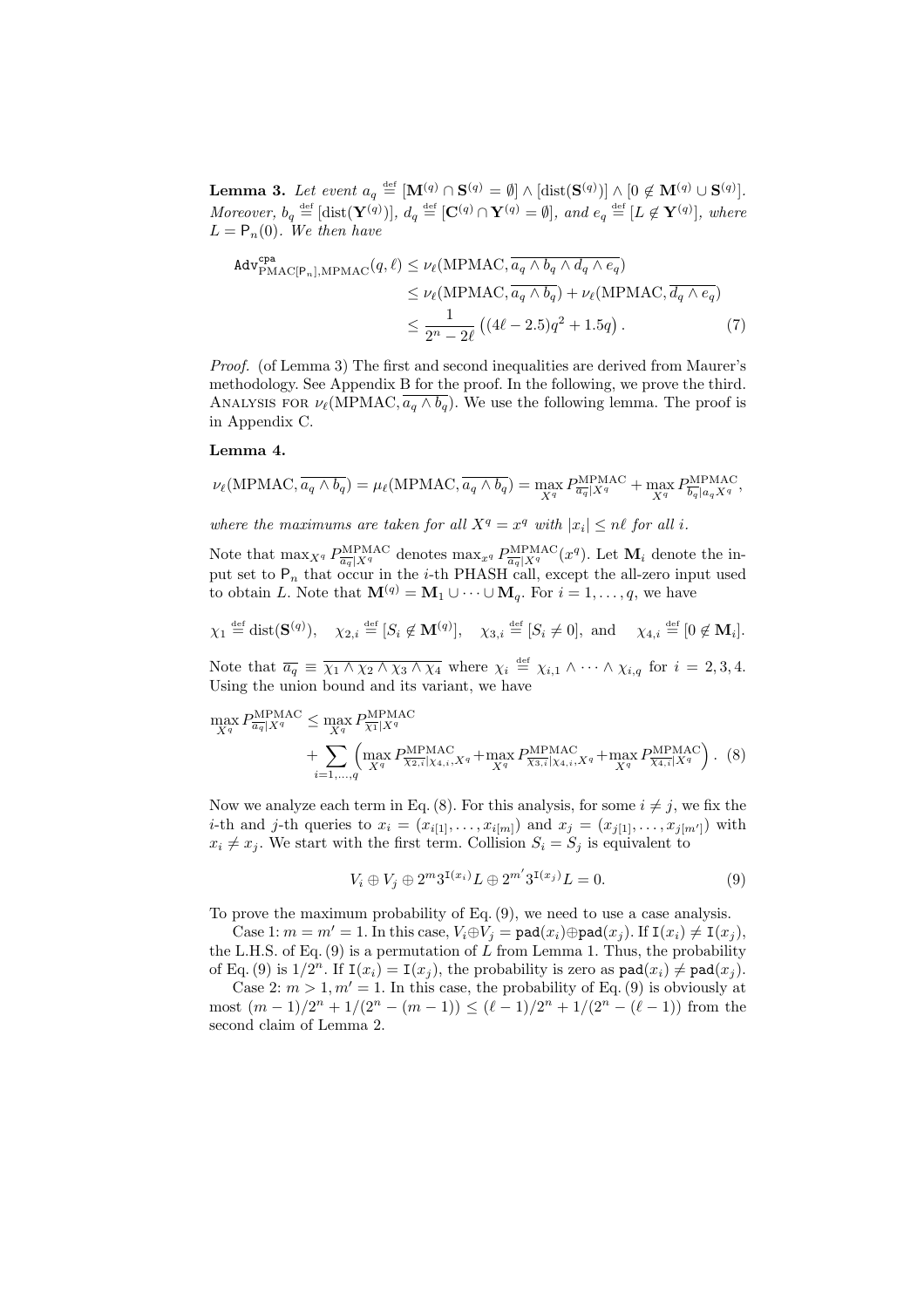Case 3:  $m = m' > 1$ . If the first  $m - 1$  blocks of  $x_i$  and  $x_j$  are the same, the probability is at most  $1/2^n$ , which is the same as in Case 1. Otherwise, Eq. (9) occurs with a probability of at most  $(2\ell - 2)/2^n + 1/(2^n - (2\ell - 2))$  from the first claim of Lemma 2.

Case 4:  $m > 1, m' > 1, m \neq m'$ . The bound of Case 3 also holds true. Thus, we have

$$
\max_{X^q} P_{\overline{X_1}|X^q}^{\text{MPMAC}} \le \sum_{i < j} \max_{X^q} P_{[S_i = S_j]|X^q}^{\text{MPMAC}} \le \binom{q}{2} \left( \frac{2\ell - 2}{2^n} + \frac{1}{2^n - (2\ell - 2)} \right). \tag{10}
$$

For the second term, observe that  $\overline{\chi_{2,i}}$  is the logical sum of events such that  $S_i = 2^h L \oplus x_{i' | h}$  for some i' including i, and  $1 \leq h \leq \ell - 1$ . As  $x_i$  has m blocks, this is equivalent to  $V_i = x_{i'|h|} \oplus 2^m 3^{I(x_i)} L \oplus 2^h L$ . From Lemma 1, we have  $2^m 3^{I(x_i)} \neq$  $2^h$ . Thus, it is enough to evaluate the maximum of  $Pr[V_i = u_1 L \oplus u_2 | \chi_{4,i}]$  for all  $u_1 \in \mathbb{Z}^n \setminus \{0\}, u_2 \in \mathbb{Z}^n$ . We fix  $u_1 \neq 0$  and  $u_2$ , and let  $f(z) = u_1 z \oplus u_2$ and  $u_3 \stackrel{\text{def}}{=} (u_2 \oplus \text{pad}(x_{i[m]}))/u_1$ , where / denotes field division. We assume that  $m > 1$  and  $L = u_3$  satisfies  $\chi_{4,i}$  with  $x_i$ . Note that  $Pr[V_i = f(L)|\chi_{4,i}]$  equals:

$$
\sum_{c} \Pr[V_i = f(L)|L = c] \Pr[L = c|\chi_{4,i}] + \Pr[V_i = 0|L = \mathbf{u}_3] \Pr[L = \mathbf{u}_3|\chi_{4,i}],
$$

$$
\leq \max_{c} \Pr[V_i = f(c)|L = c] + \Pr[L = \mathbf{u}_3 | \chi_{4,i}], \tag{11}
$$

$$
= \max_{c} \Pr[\mathsf{Sum}(c) = f(c) \oplus \mathsf{pad}(x_{i[m]}) | L = c] + \Pr[L = \mathsf{u}_{3} | \chi_{4,i}], \tag{12}
$$

where the sum and maximums are taken for all  $c \neq u_3$  that satisfies  $\chi_{4,i}$ , and  $\mathsf{Sum}(c) = \mathsf{P}_n(x_{i[1]} \oplus 2c) \oplus \ldots \oplus \mathsf{P}_n(x_{i[m-1]} \oplus 2^{m-1}c)$ . If every element in  $\{(x_{i[1]} \oplus$  $(2c), \ldots, (x_{i[m-1]} \oplus 2^{m-1}c)$ } is in an even equivalent set,  $\mathsf{Sum}(c)$  is 0 while  $f(c) \oplus c$  $\texttt{pad}(x_{i[m]}) \neq 0$  from  $c \neq u_3$ . If there exists any element which is in an odd equivalent set,  $Sum(c)$  is the sum of k URP outputs for distinct inputs, for some  $1 \leq k \leq m-1$ . These inputs are not 0 as c satisfies  $\chi_{4,i}$ . Therefore, the first term of the R.H.S. of Eq. (12) is at most  $1/(2^{n} - (\ell - 1))$  from Eq. (4). Also, the second term of the R.H.S. of Eq. (12) is at most  $1/(2^n - (\ell - 1))$ . From these observations,  $\max_{u_1 \neq 0, u_2} Pr[V_i = u_1 L \oplus u_2 | \chi_{4,i}]$  is at most  $2/(2n - (\ell - 1))$  if  $m > 1$  and  $L = u_3$  satisfies  $\chi_{4,i}$ . For other cases (i.e., when  $m = 1$  or  $m > 1$  and  $L = u_3$  does not satisfy  $\chi_{4,i}$ , this bound also holds true. Therefore,

$$
\max_{X^q} P_{\overline{\chi_2,i}|\chi_4,i,X^q}^{\text{MPMAC}} \le (\ell-1)q \cdot \max_{\mathbf{u}_1 \neq \mathbf{0},\mathbf{u}_2} \Pr[V_i = \mathbf{u}_1 L \oplus \mathbf{u}_2 | \chi_{4,i}] = \frac{2(\ell-1)q}{2^n - (\ell-1)} \tag{13}
$$

holds for any  $1 \leq i \leq q$ , where the inequality holds since  $\mathbf{M}^{(q)}$  contains at most  $(\ell - 1)q$  distinct elements. For the third and fourth terms of Eq. (8), we have

$$
\max_{X^q} P_{\overline{\chi_3}, i| \chi_4, i, X^q}^{\text{MPMAC}} \le \frac{2}{2^n - (\ell - 1)}, \text{ and } \max_{X^q} P_{\overline{\chi_4}, i| X^q}^{\text{MPMAC}} \le \frac{(\ell - 1)}{2^n}, \qquad (14)
$$

where the first inequality follows from the same analysis as for the second term, and the second inequality holds since  $\overline{\chi_{4,i}}$  occurs if L takes one of (at most)  $\ell-1$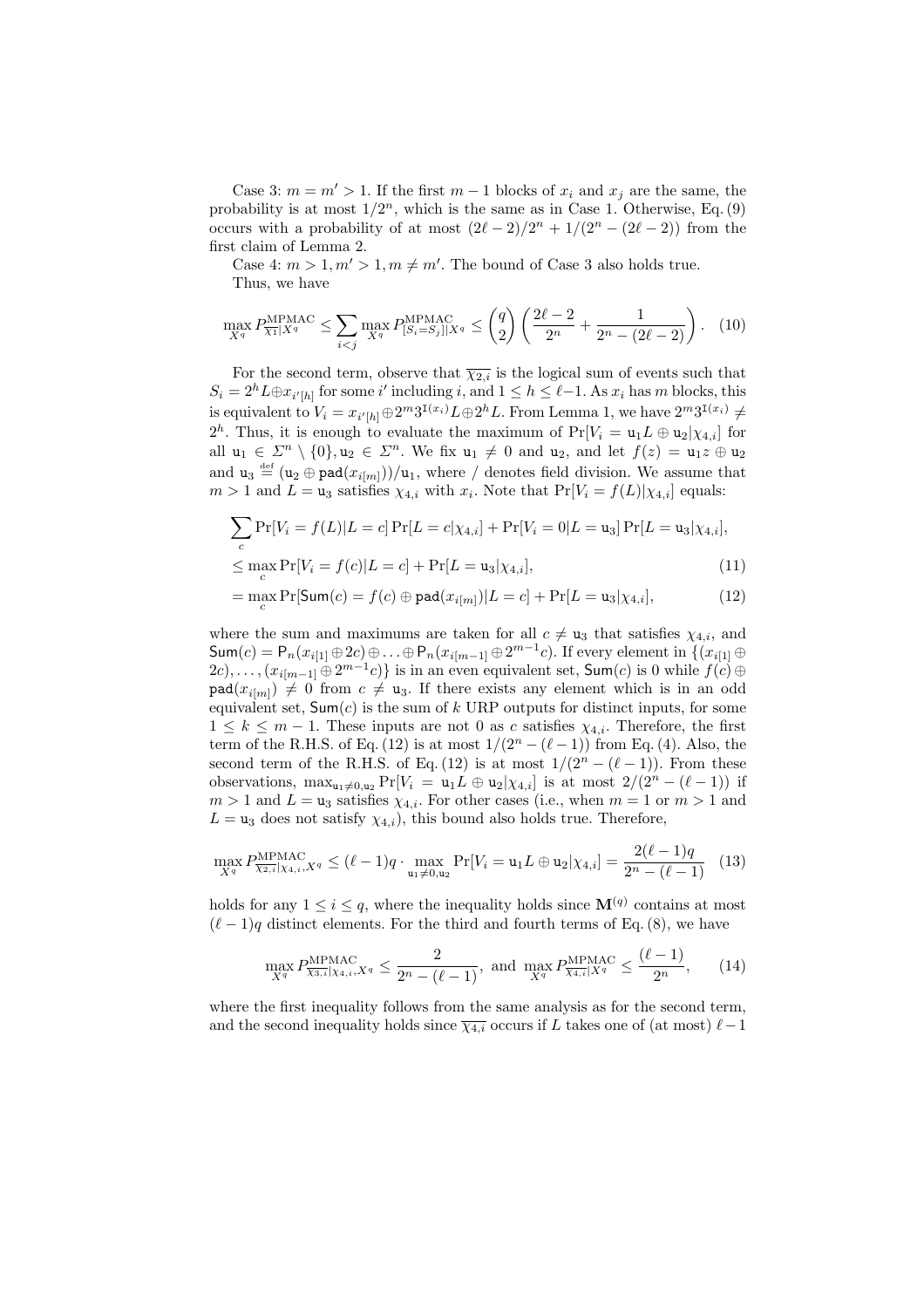values defined by  $x_i$ . Combining Eqs. (10), (13), and (14), we get

$$
\max_{X^q} P_{\overline{a_q}|X^q}^{\text{MPMAC}} \le {q \choose 2} \left( \frac{2\ell - 2}{2^n} + \frac{1}{2^n - (2\ell - 2)} \right) + \frac{2(\ell - 1)q^2 + 2q}{2^n - (\ell - 1)} + \frac{(\ell - 1)q}{2^n} \le \frac{1}{2^n - (2\ell - 2)} ((3\ell - 2.5)q^2 + 1.5q). \tag{15}
$$

Note that  $a_q$  implies  $V_i \neq V_j$  if *i*-th and *j*-th tweaks are the same, for all  $1 \leq i < j \leq q$ . Therefore, if  $a_q$  is given, the collision probability between  $Y_i$  and  $Y_j$  is at most  $1/2^n$  for all fixed q queries. Thus we have

$$
\max_{X^q} P^{\text{MPMAC}}_{\overline{b_q} | a_q X^q} \le \sum_{i < j} \max_{X^q} P^{\text{MPMAC}}_{[Y_i = Y_j] | a_q X^q} \le \binom{q}{2} \frac{1}{2^n}.\tag{16}
$$

ANALYSIS FOR  $\nu_{\ell}(\text{MPMAC}, \overline{d_q \wedge e_q})$ . We consider a tweakable function, G, having *n*-bit input and output and tweak space  $\mathcal{T} = \mathbb{I} \times \mathbb{J}$ , where  $\mathbb{I} = \{1, ..., 2^{n/2}\}\$  and  $\mathbb{J} = \{0, 1, 2\}$ . For any input  $x \in \mathbb{Z}^n$  and tweak  $t = (t_{11}, t_{12}) \in \mathcal{T}$ , it is defined as  $G(t,x) \stackrel{\text{def}}{=} \mathsf{P}_n(x)$  if  $t_{[2]} = 0$ , otherwise  $G(t,x) \stackrel{\text{def}}{=} \widetilde{\mathsf{P}}_n((t_{[1]}, t_{[2]}), x)$ , where  $\mathsf{P}_n$  and  $\widetilde{P}_n$  are independent. If we allow an adversary against G to make  $(\ell - 1)q$  queries for  $P_n$  and q queries for  $P_n$  (the order of query is arbitrary), he can simulate any  $(q, \ell)$ -CPA against MPMAC. Here, we assume that  $L = P_n(0)$  is publicly available, so that  $\ell q$  queries are enough to simulate an attack. Moreover, if a  $G$ based simulation generates distinct  $\ell q$  outputs of  $G$ , this implies the occurrence of  $d_q$  in MPMAC<sup>5</sup>. From these observations,  $\nu_{\ell}$ (MPMAC,  $\overline{d_q}$ ) is at most

$$
\nu_{\widetilde{\ell q}}(G, \overline{\mathrm{dist}(\mathbf{Y}^{(\ell q)}))} = \mu_{\widetilde{\ell q}}(G, \overline{\mathrm{dist}(\mathbf{Y}^{(\ell q)})}) \le \frac{(\ell-1)q^2}{2^n} + \binom{q}{2} \frac{1}{2^n},
$$

where  $\mathbf{Y}^{(\ell q)}$  is the set of  $\ell q$  outputs, and  $\widetilde{\ell q}$  means that the adversary can make  $(\ell - 1)q$  queries for P<sub>n</sub> and q queries for P<sub>n</sub>, and the equality follows from an analysis similar to the one used for the proof of Lemma 4. The last inequality is trivial. Similarly, we can prove  $\nu_{\ell}(\text{MPMAC}, \overline{e_q}) \leq q/2^n$  using G. Thus we have

$$
\nu_{\ell}(\text{MPMAC}, \overline{d_q \wedge e_q}) \le \frac{(\ell - 1)q^2}{2^n} + \binom{q}{2} \frac{1}{2^n} + \frac{q}{2^n} \tag{17}
$$

using Lemma 9. Combining Eqs.  $(15)$ ,  $(16)$ , and  $(17)$  and Lemma 4, Lemma 3 is proved.

PROVING THEOREM 2. Deriving an upper bound of  $\text{Adv}_{\text{MPMAC}}^{\text{vilqrt}}(q, \ell)$  is easy since MPMAC can be seen as an instance of the Carter-Wegman MAC [20](CW-MAC). Since the following lemma is almost the same as previous CW-MAC lemmas (e.g., Lemma 4 of [5]), we omit the proof here.

<sup>5</sup> We assume that the adversary never makes colliding queries and a pair of queries such as  $((t_{[1]}, t_{[2]}), x)$  and  $((t'_{[1]}, t'_{[2]}), x')$  with  $t_{[2]} = t'_{[2]} = 0, x = x'$ , and  $t_{[1]} \neq t'_{[1]}$ . These queries are obviously useless for simulation.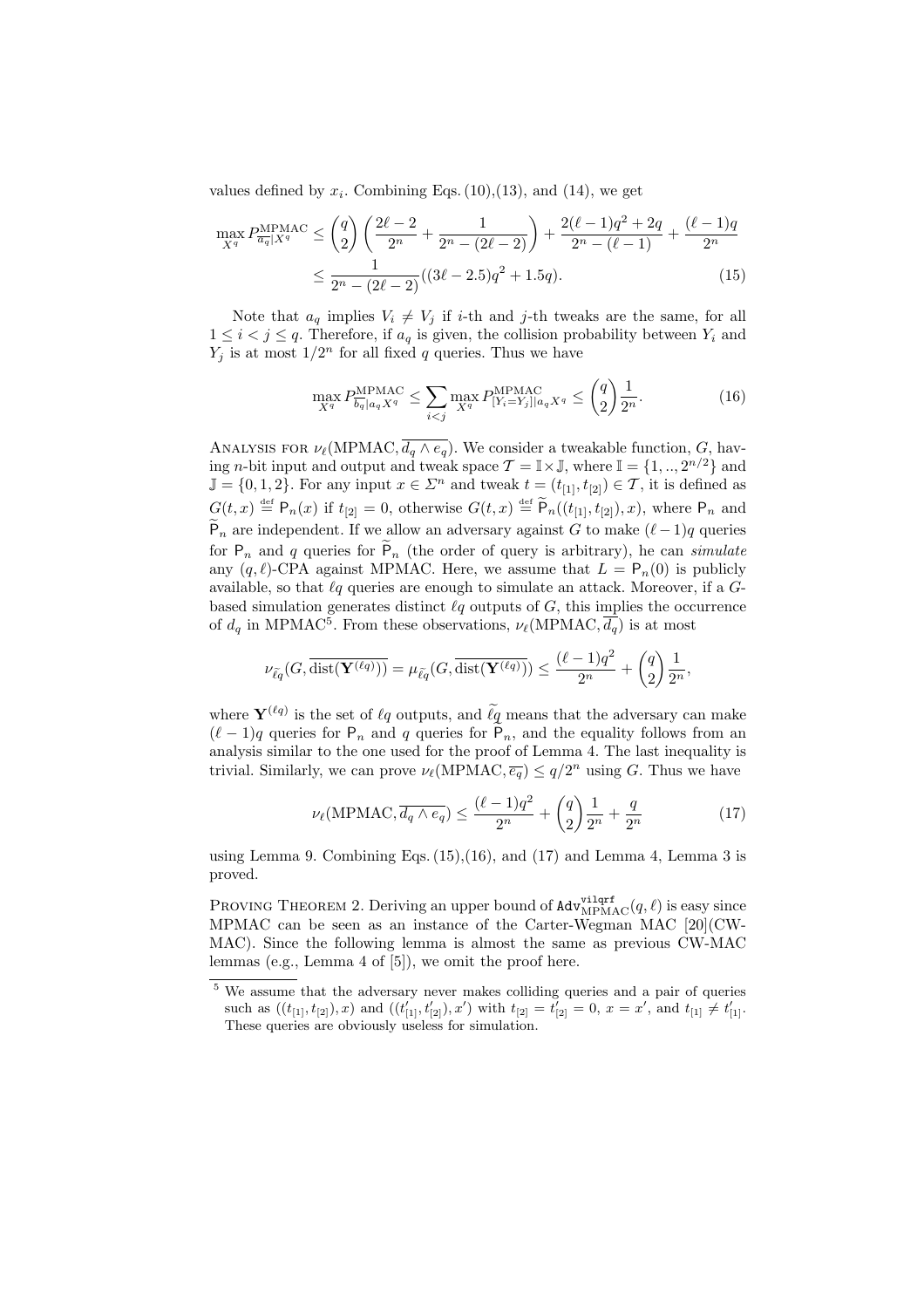${\rm \bf Lemma ~5. ~Adv}_{\rm MPMAC}^{\rm vilqrf}(q,\ell) \leq$  $\binom{q}{2}$  $\frac{dq}{2}$ ¢  $/2^n$ , where dp(m) denotes  $\max_{x,x'\in(\Sigma^n)^{\leq m},x\neq x',u\in\Sigma^n} \Pr[\text{PHAST}(x)\oplus\text{PHAST}(x')=u].$ 

Finally, combining Lemmas 2, 3, and 5, we obtain

$$
\begin{split} \n\text{Adv}_{\text{PMAC}[\text{P}_n]}^{\text{vilqrf}}(q,\ell) &\leq \text{Adv}_{\text{PMAC}[\text{P}_n], \text{MPMAC}}^{\text{cpa}}(q,\ell) + \text{Adv}_{\text{MPMAC}}^{\text{vilqrf}}(q,\ell), \text{ and }\\ \n&\leq \frac{(4\ell - 2.5)q^2 + 1.5q}{2^n - 2\ell} + \binom{q}{2} \left( \frac{2\ell - 2}{2^n} + \frac{1}{2^n - (2\ell - 2)} + \frac{1}{2^n} \right) \\ \n&\leq \frac{(5\ell - 2.5)q^2 + (1.5 - \ell)q}{2^n - 2\ell} \leq \frac{5\ell q^2}{2^n - 2\ell}, \n\end{split} \tag{19}
$$

where the last inequality holds since  $q, \ell \geq 1$ . This concludes the proof of Theorem 2.

### 4 TMAC and XCBC

#### 4.1 New Security Bounds for TMAC and XCBC

Since CBC-MAC provides no security if two messages with the same prefix are processed, a number of modifications have been proposed to make CBC-MAC secure for any message. EMAC, an early attempt, uses two blockcipher keys; TMAC [13] and XCBC [7] were later proposed as better solutions: they use one blockcipher key and some additional keys, and thus avoid two blockcipher key schedulings. TMAC and XCBC are defined as follows. Let CBC be the CBC-MAC function using  $P_n$ ; that is, for input  $x = (x_{[1]}, \ldots, x_{[m]}) \in (\Sigma^n)^m$ ,  $CBC(x) = C_m$ , where  $C_i = P_n(x_{[i]} \oplus C_{i-1})$  and  $C_0 = 0$ . Let TMAC[P<sub>n</sub>] denote the TMAC using  $P_n$ . For input  $x \in \Sigma^*$ , TMAC $[P_n]$  works as follows. First, we partition x into  $x = (x_{[1]}, \ldots, x_{[m]})$ , where  $m = ||x||_n$ . If  $m > 1$ , the tag for x is  $Y = \mathsf{P}_n(\text{CBC}(\hat{x}) \oplus \text{pad}(x_{[m]}) \oplus 2^{\mathbf{I}(x)-1}L)$ , where  $\hat{x} = (x_{[1]}, \ldots, x_{[m-1]})$  and L is independent and uniform over  $\Sigma^n$ . If  $m = 1$ , Y is  $P_n(\text{pad}(x) \oplus 2^{I(x)-1}L)$ . Note that the  $P_n$  used in CBC and the one used in the finalization are identical. Therefore, in practice, TMAC has one blockcipher key and an additional *n*-bit key L. XCBC is similar to TMAC, but uses two *n*-bit keys,  $L_1$  and  $L_2$ , as masking values instead of L and 2L. The previous bound of  $\text{TMAC}[\mathsf{P}_n]$  is  $(3\ell^2+1)q^2/2^n$  [13] against  $(q,\ell)$ -CPA, and  $3\sigma^2/2^n$  against  $(q,\sigma)$ -CPA [10]. Almost the same results are obtained for XCBC [10, 13]. However, using our proof approach in Sect. 3 and Bellare et al.'s analysis of the CBC function [5], we obtain the following.

**Theorem 3.** Let TMAC $[P_n]$  be the TMAC using  $P_n$ . We then have

$$
\mathtt{Adv}_{\mathrm{TMAC[P}_n}^{\mathtt{vilqrf}}(q,\ell) \leq \frac{4\ell q^2}{2^n} + \frac{64\ell^4 q^2}{2^{2n}}.
$$

The proof of Theorem 3 is in the next section. The bound of Theorem 3 is also applicable to XCBC. The proof for XCBC is the same as the proof of Theorem 3, thus we omit it here.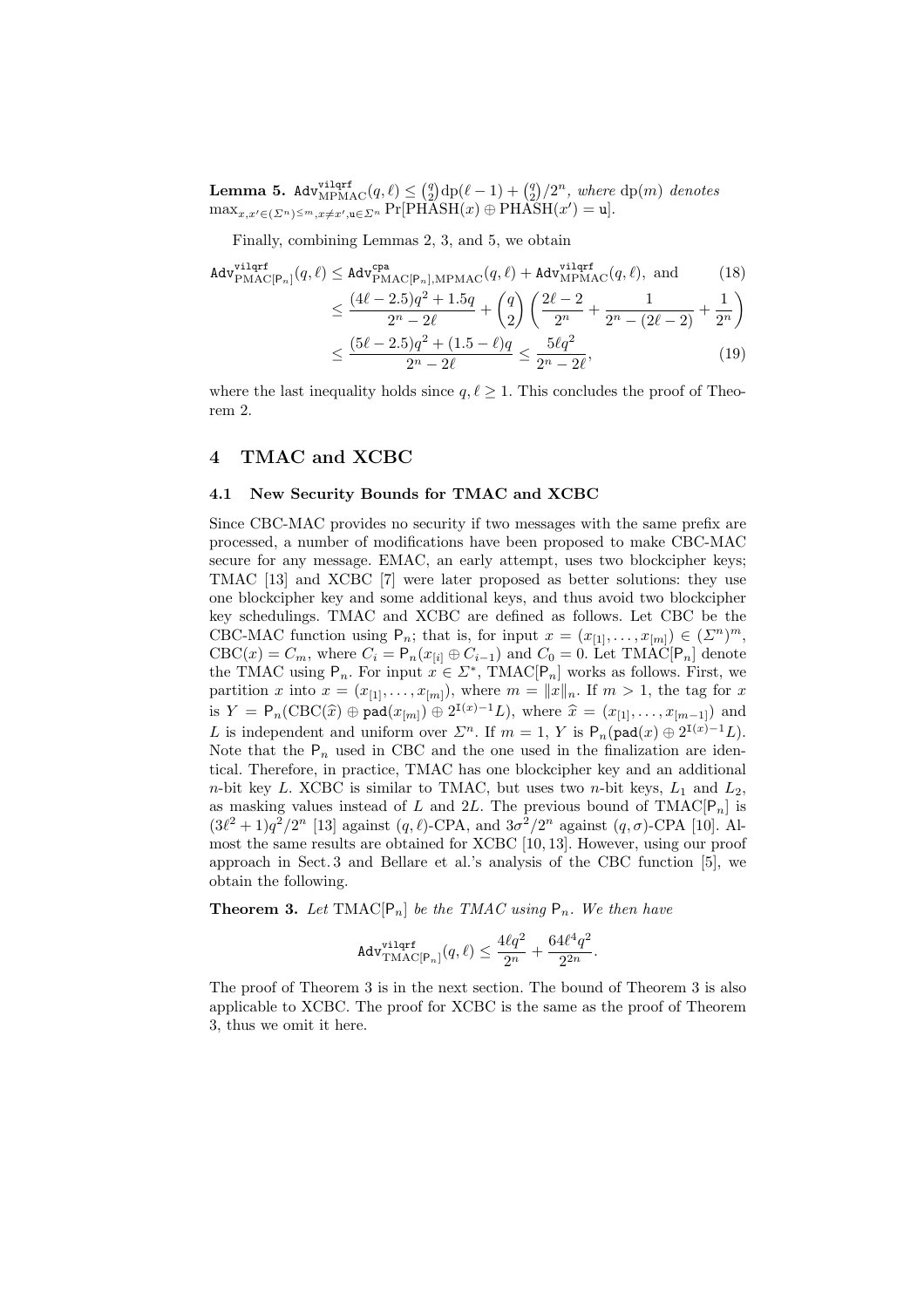#### 4.2 Proof of Theorem 3

Since the proof structure is the same as that of Theorem 2, we give only a sketch of the proof. We define a modified TMAC, denoted by MTMAC, that uses an independent tweakable URP for its finalization. In MTMAC, we partition message x into  $(x_{[1]}, \ldots, x_{[m]})$ , where  $m = ||x||_n$ , and when  $m > 1$ , the tag is  $Y = \widetilde{P}_n(I(x), \text{CBC}(\widehat{x}) \oplus \text{pad}(x_{[m]})),$  where  $I(x) \in \{1,2\}$  is a tweak. When  $m = 1, Y = \widetilde{P}_n(\mathbf{I}(x), \texttt{pad}(x)).$  For both TMAC $[P_n]$  and MTMAC, let  $X_i \in \mathcal{L}^*$ be the *i*-th query and  $\mathbf{M}^{(q)}$  ( $\mathbf{C}^{(q)}$ ) be the set of inputs (outputs) to  $P_n$  generated in the CBC function for all  $q$  queries. We also define  $Y_i$  as the *i*-th tag, and  $\mathbf{Y}^{(q)} \stackrel{\text{def}}{=} \{Y_i\}_{i=1,\ldots,q}$ . When  $||X_i||_n = m > 1$ , we define  $V_i$  as the XOR of the *i*-th CBC output and  $\text{pad}(X_{i[m]})$ , and when  $m = 1$ ,  $V_i = \text{pad}(X_i)$ . Moreover,  $S_i \stackrel{\text{def}}{=} V_i \oplus 2^{I(X_i)-1}L$ , and  $S^{(q)} \stackrel{\text{def}}{=} \{S_i\}_{i=1,\dots,q}$ . In MTMAC,  $S_i$  is a dummy variable. Note that  $Y_i = \mathsf{P}_n(S_i)$  in TMAC $[\mathsf{P}_n]$  and that  $Y_i = \widetilde{\mathsf{P}}_n(\mathsf{I}(X_i), V_i)$  in MTMAC, where  $m = ||X_i||_n$ . We define  $a_q \stackrel{\text{def}}{=} \text{dist}(\mathbf{S}^{(q)}) \wedge [\mathbf{M}^{(q)} \cap \mathbf{S}^{(q)} = \emptyset]$  and  $b_q \stackrel{\text{def}}{=} \text{dist}(\mathbf{Y}^{(q)}), d_q \stackrel{\text{def}}{=} [\mathbf{C}^{(q)} \cap \mathbf{Y}^{(q)} = \emptyset].$  We then obtain

$$
\text{Adv}_{\text{TMAC}[\mathsf{P}_n], \text{MTMAC}}^{\text{cpa}}(q, \ell) \le \nu_{\ell}(\text{MTMAC}, \overline{a_q \wedge b_q}) + \nu_{\ell}(\text{MTMAC}, \overline{d_q}) \tag{20}
$$

for any  $(q, \ell)$  using an argument similar to that used for Lemma 3. Note that  $a_q$ does not contain  $[0 \notin M^{(q)} \cup S^{(q)}]$ , as we do not have to care about 0 being an input to  $P_n$ . Since Lemma 4 does not depend on the structure of message-hashing part, it also applies to MTMAC and we have

$$
\nu_{\ell}(\text{MTMAC}, \overline{a_q \wedge b_q}) = \mu_{\ell}(\text{MTMAC}, \overline{a_q \wedge b_q}) \le \max_{X^q} P_{\overline{a_q}|X^q}^{\text{MTMAC}} + \max_{X^q} P_{\overline{b_q}|a_qX^q}^{\text{MTMAC}}.
$$
\n(21)

To obtain bounds of last two terms of Eq.  $(21)$ , we need the following lemma<sup>6</sup>. It generalizes a lemma of Bellare et al.[5].

### Lemma 6.

$$
\max_{x \in (\Sigma^n)^m, x' \in (\Sigma^n)^m', x \neq x', \mathbf{u} \in \Sigma^n} \Pr[\text{CBC}(x) \oplus \text{CBC}(x') = \mathbf{u}] \le \frac{2\mathbf{d}(m^*)}{2^n} + \frac{64(m^*)^4}{2^{2n}},
$$

$$
\max_{x \in (\Sigma^n)^m, \mathbf{u} \in \Sigma^n} \Pr[\text{CBC}(x) = \mathbf{u}] \le \frac{2\mathbf{d}(m+1)}{2^n} + \frac{64(m+1)^4}{2^{2n}},
$$

where  $d(m)$  is the maximum number of positive integers that divide h, for all  $h \leq m$ , and  $m^* = \max\{m, m'\} + 1$ .

*Proof.* (of Lemma 6) For any  $z \in \mathbb{Z}^n$ ,  $\text{CBC}(x) \oplus \text{CBC}(x') = \mathbf{u}$  is equivalent to  $P_n(\text{CBC}(x) \oplus z) = P_n(\text{CBC}(x') \oplus z \oplus u)$ , which is equivalent to CBC( $x||z$ ) =

 $6$  Pietrzak [18] proved that the collision probability of CBC among  $q$  messages could be smaller than the union bound applied to Lemma 6 for some  $(q, \ell)$ . Since our analysis is based on the union bound, we do not know if the result of [18] can be combined into our proof to obtain other proofs.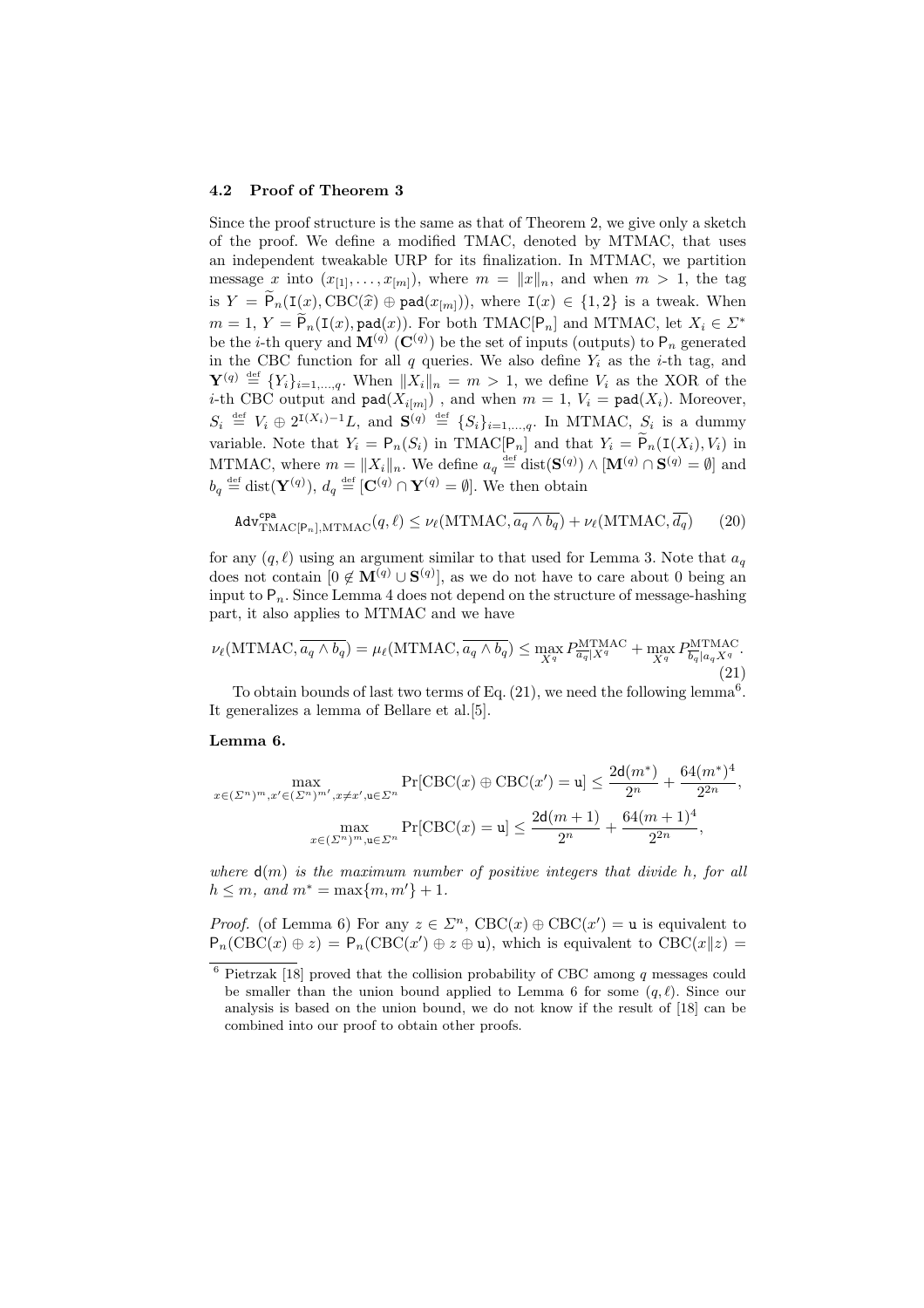$CBC(x' || (z \oplus u))$ . From Lemma 5 of [5], we see that the collision probability of CBC(x||z) and CBC(x'||(z ⊕ u)) is at most  $2d(m^*)/2^n + 64(m^*)^4/2^{2n}$  for any z (note that  $x||z \neq x'||(z \oplus u)$  holds for any z and u as we assumed  $x \neq x'$ ). Therefore, the first claim is proved. The second can be similarly proved.

We analyze  $\max_{X^q} P^{\text{MTMAC}}_{\overline{a_q}|X^q}$ . If the *i*-th and *j*-th queries are fixed to  $x_i$  and  $x_j$ with  $x_i \neq x_j$ , collision  $S_i = S_j$  is equivalent to  $V_i \oplus 2^{I(x_i)}L = V_j \oplus 2^{I(x_j)}L$ . If  $I(x_i) \neq I(x_j)$ , the collision occurs with probability  $1/2^n$  since L is independent of  $V_i$  and  $V_j$  and  $2^{I(x_i)}L \oplus 2^{I(x_j)}L$  is a permutation of L from Lemma 1. If  $I(x_i) = I(x_j)$ ,  $S_i = S_j$  implies  $V_i = V_j$ , which has a probability of at most  $2d(\ell)/2^n + 64\ell^4/2^{2n}$  from Lemma 6 and a case analysis similar to the one used to  $2a(t)/2$  +  $64t$  /2 hom behind 0 and a case analysis similar to the one used to derive Eq. (10). Therefore, the probability of  $\overline{dist(S^{(q)})}$  is at most  $\binom{q}{2}(2d(\ell)/2^n +$  $64\ell^4/2^{2n}$ ). Note that any collision event consisting of  $\overline{[M^{(q)} \cap S^{(q)} = \emptyset]}$  has probability  $1/2^n$  since L is independent of all members of  $\mathbf{M}^{(q)}$ . From these observations, we have

$$
\max_{X^q} P_{\overline{a_q}|X^q}^{\text{MTMAC}} \le \max_{X^q} P_{\text{dist}(\mathbf{S}^{(q)})|X^q}^{\text{MTMAC}} + \max_{X^q} P_{\overline{[\mathbf{M}^{(q)} \cap \mathbf{S}^{(q)} = \emptyset]}|X^q}^{\text{MTMAC}} \n\le \binom{q}{2} \left( \frac{2\mathsf{d}(\ell)}{2^n} + \frac{64\ell^4}{2^{2n}} \right) + \frac{(\ell-1)q^2}{2^n}.
$$
\n(22)

The analyses of  $\max_{X^q} P^{\text{MTMAC}}_{\overline{b_q} | a_q X^q}$  and  $\nu_\ell(\text{MTMAC}, \overline{d_q})$  are the same as those used for the proof of Lemma 3. We obtain

$$
\max_{X^q} P_{\overline{b_q} | a_q X^q}^{\text{MTMAC}} \le \binom{q}{2} \frac{1}{2^n}, \text{ and } \nu_\ell(\text{MTMAC}, \overline{d_q}) \le \frac{(\ell - 1)q^2}{2^n} + \binom{q}{2} \frac{1}{2^n}. \tag{23}
$$

As with MPMAC, MTMAC is an instance of CW-MAC. Thus, we have

$$
\text{Adv}_{\text{MTMAC}}^{\text{vilqrf}}(q,\ell) \le \binom{q}{2} \left( \frac{2\mathsf{d}(\ell)}{2^n} + \frac{64\ell^4}{2^{2n}} + \frac{1}{2^n} \right). \tag{24}
$$

Combining the bound of  $\text{Adv}_{\text{TMAC}[P_n],\text{MTMAC}}^{\text{cpa}}(q, \ell)$ , which can be derived from Eqs. (20),(21),(22), and (23), and the bound of  $\text{Adv}_{\text{MTMAC}}^{\text{vilqrf}}(q, \ell)$  by Eq. (24),  $\text{Adv}^{\text{vilqrf}}_{\text{TMAC}[P_n]}(q, \ell)$  is at most  $((2\mathsf{d}(\ell) + 2\ell)q^2)/2^n + 64\ell^4q^2/2^{2n}$ . Since  $\mathsf{d}(\ell) \leq \ell$ , this concludes the proof of Theorem 3.

# 5 Conclusion and Future Work

In this paper, we have provided new security bounds for PMAC, TMAC, and XCBC. Our result demonstrates that the security degradation with respect to the maximum length of a message is linear for PMAC and almost linear (unless message is impractically long) for TMAC and XCBC, while previous analyses of these modes proved quadratic security degradation.

A Comparison of Bounds. As we mentioned, our new bounds improve the old ones under most (but not all) cases. Here, we give a detailed comparison between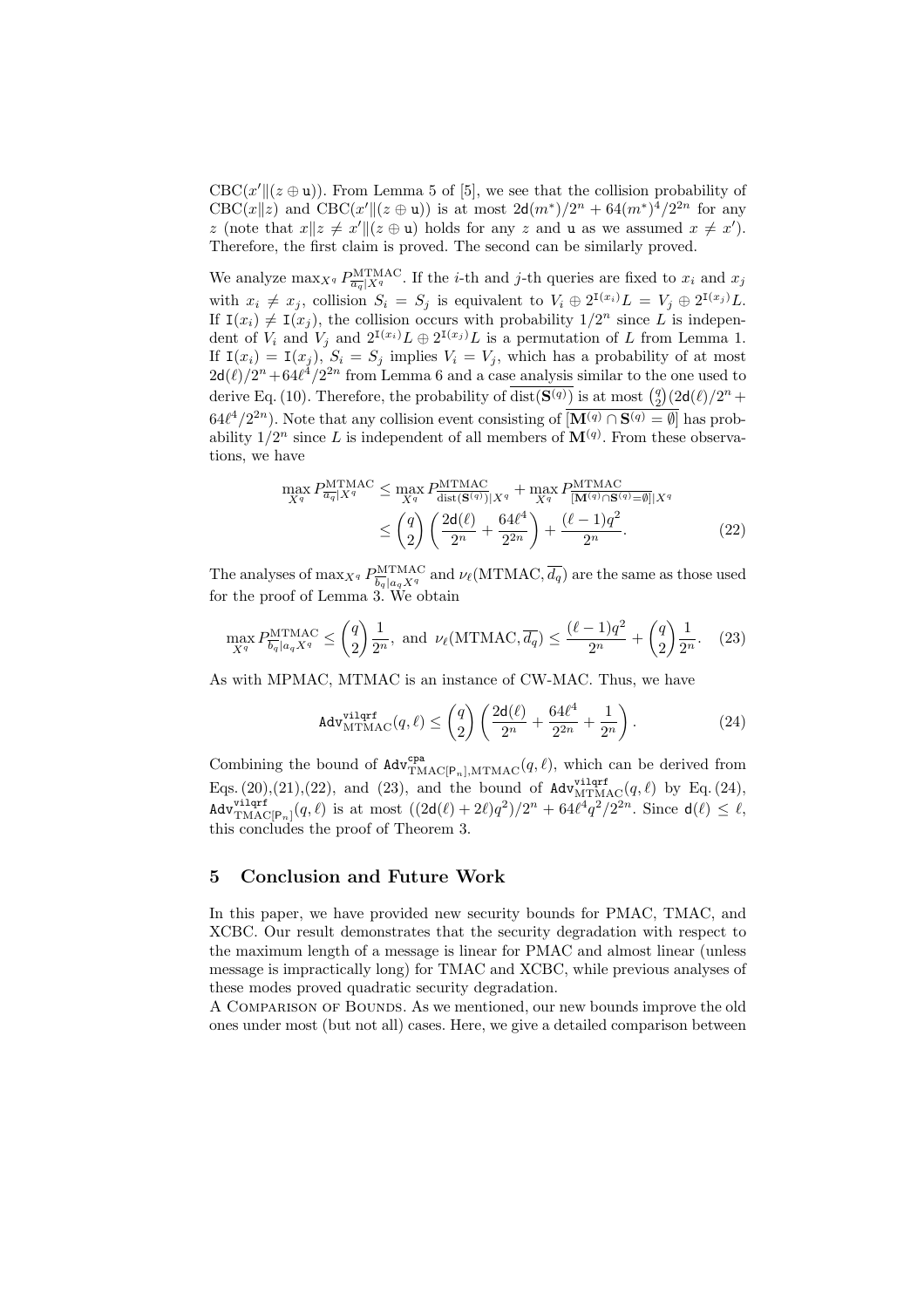new and old bounds. For simplicity, we ignore the constants. Thus, the new PMAC bound is  $\ell q^2/2^n$ , the new TMAC (and XCBC) bound is  $\ell q^2/2^n + \ell^4 q^2/2^{2n}$ , and the old bounds are  $\sigma^2/2^n$  for all. For PMAC, the new bound is better if and and the old bounds are  $\sigma^2/2^{\alpha}$  for all. For PMAC, the new bound is better if and only if  $\sqrt{\ell}q < \sigma$ , i.e., the mean message block length  $(\sigma/q)$  is larger than  $\sqrt{\ell}$ . Similarly, for TMAC and XCBC, the new bound is better if and only if the mean Similarly, for TMAC and XCBC, the new bound is better if and only if the mean<br>message block length is larger than  $\sqrt{\ell(1+c)}$ , where  $c = \ell^3/2^n$ , which can be small in practice. Thus, the criterion for choosing a bound is the distance between the mean block length and the square root of the maximum block length.

As a concrete example, let  $n = 128$ ,  $q = 2^{40}$ , and  $\ell = 2^{16}$ . Then the new PMAC bound is  $2^{-32}$  (the new TMAC and XCBC bounds are almost  $2^{-32}$ ), while the old bound ranges from  $2^{-48}$  to  $2^{-16}$ . The old bound is better if 99.9% of the messages are one-block, as  $\sigma^2/2^n \leq (1 \cdot 0.999q + \ell \cdot 0.001q)^2/2^n < 2^{-35}$ . In this case, the mean block length is smaller than  $2^6$ , which is smaller than  $\overline{\ell} = 2^8$ . In contrast, if 1% of the messages are  $\ell$ -block, the new bound is better since  $\sigma^2/2^n \geq (\ell \cdot 0.01q + 1 \cdot 0.99q)^2/2^n > 2^{-30}$  and the mean block length is at least 2<sup>9</sup> . Generally, the new bounds are better when only a tiny fraction of the message length distribution is concentrated on the right.

ON THE SECURITY OF OMAC. OMAC [11], i.e., CMAC [1], is similar to TMAC, but uses a different finalization. In OMAC using  $P_n$ , denoted by OMAC $[P_n]$ , L is  $P_n(0)$ , and, instead of using  $2^{I(x)-1}L$ , it uses  $2^{I(x)}L$  as the masking value. Thus OMAC has only one blockcipher key. The known security bound of  $OMAC[P_n]$  is  $(5\ell^2+1)q^2/2^n[11]$  against  $(q, \ell)$ -CPA, and  $4\sigma^2/2^n$  against  $(q, \sigma)$ -CPA [10]. Unfortunately, we have not yet succeeded in showing new bounds. In a manner similar to that for TMAC, we define a modified<sup>7</sup> OMAC (MOMAC), using  $P_n$  and  $\widetilde{P}_n$ , and define sets of variables,  $(\mathbf{M}^{(q)}, \mathbf{C}^{(q)}, \mathbf{S}^{(q)}, \text{ and } \mathbf{Y}^{(q)})$ , for both  $\text{OMAC}[\mathsf{P}_n]$ and MOMAC. By defining events  $a_q \stackrel{\text{def}}{=} \text{dist}(\mathbf{S}^{(q)}) \wedge [\mathbf{M}^{(q)} \cap \mathbf{S}^{(q)} = \emptyset] \wedge [0 \notin \mathbf{S}^{(q)}],$  $b_q \stackrel{\text{def}}{=} \text{dist}(\mathbf{Y}^{(q)}), d_q \stackrel{\text{def}}{=} [\mathbf{C}^{(q)} \cap \mathbf{Y}^{(q)} = \emptyset], \text{ and } e_q \stackrel{\text{def}}{=} [L \not\in \mathbf{Y}^{(q)}], \text{ we can prove that}$  $\overline{A}_{\text{d}v_{\text{OMAC}}^{\text{cpa}}[P_n],\text{MOMAC}}(q, \ell)$  is at most  $\nu_{\ell}(\text{MOMAC}, \overline{a_q \wedge b_q \wedge d_q \wedge e_q})$ . However, to obtain a bound of  $\nu_{\ell}(\text{MOMAC}, \overline{a_q \wedge b_q})$ , we need the maximum probability of  $[CBC(x) \oplus CBC(x') = u_1 L \oplus u_2]$  for  $u_1 = (2 \oplus 2^2)$ , which corresponds to the sum of two distinct masking values, and for all  $u_2$ , i.e., we need a generalization of Lemma 6. We think that this is an interesting open problem.

# Acknowledgments

We would like to thank Tetsu Iwata and the anonymous referees for very useful comments and suggestions.

## References

1. Recommendation for Block Cipher Modes of Operation: The CMAC Mode for Authentication. NIST Special Publication 800-38B, available from http://csrc.nist.gov/CryptoToolkit/modes/

<sup>7</sup> The "modified OMAC" was also described in [11]; however, our definition is different.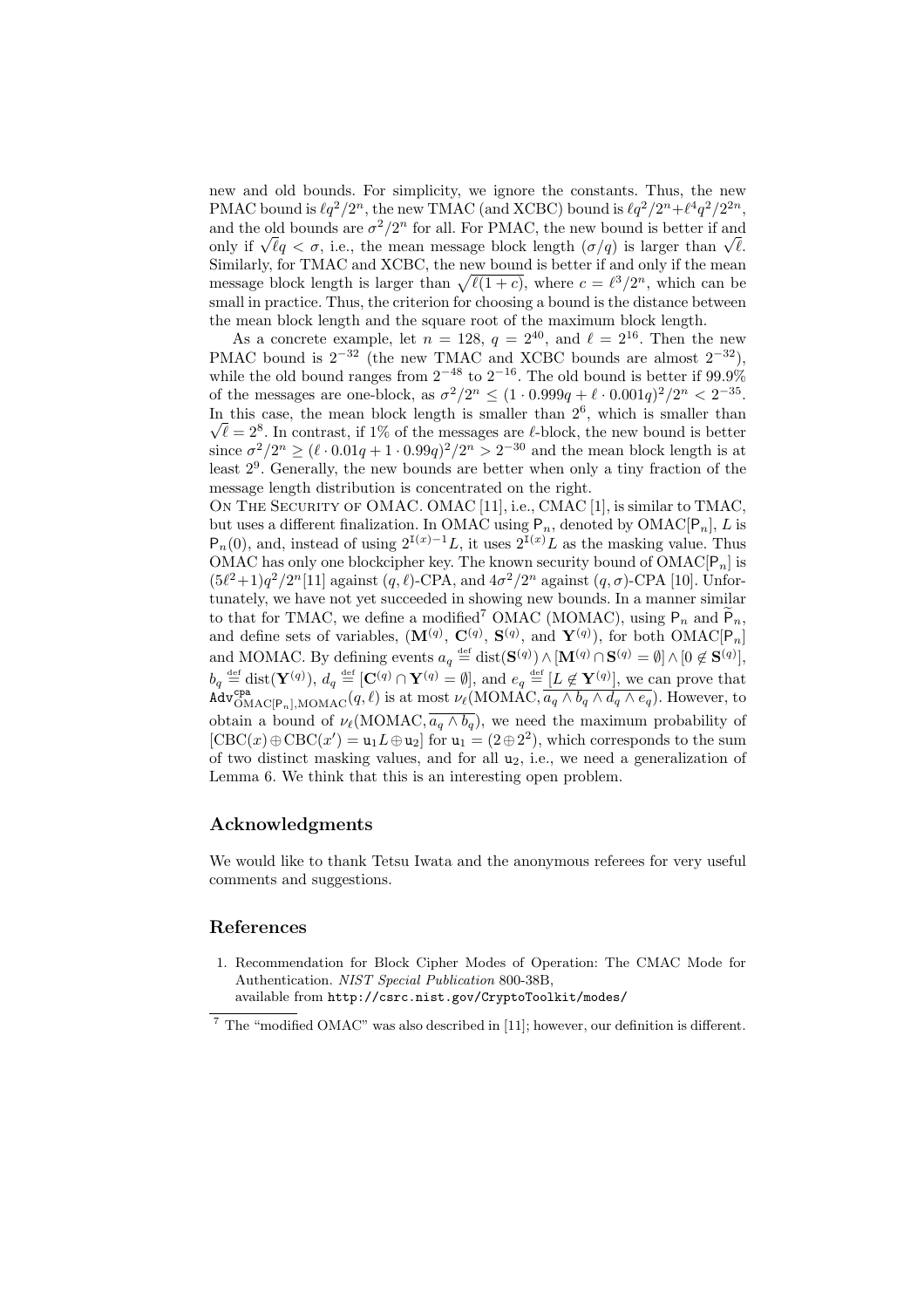- 2. B. den Boer, J.P. Boly, A. Bosselaers, J. Brandt, D. Chaum, I. Damgård, M. Dichtl, W. Fumy, M. van der Ham, C.J.A. Jansen, P. Landrock, B. Preneel, G. Roelofsen, P. de Rooij, and J. Vandewalle, RIPE Integrity Primitives, final report of RACE Integrity Primitives Evaluation. 1995.
- 3. M. Bellare, J. Kilian, and P. Rogaway. "The Security of the Cipher Block Chaining Message Authentication Code." Journal of Computer and System Science, Vol. 61, No. 3, 2000.
- 4. M. Bellare, A. Desai, E. Jokipii, and P. Rogaway. " A Concrete Security Treatment of Symmetric Encryption." Proceedings of the 38th Annual Symposium on Foundations of Computer Science, FOCS '97, pp. 394-403, 1997.
- 5. M. Bellare, K. Pietrzak, and P. Rogaway. "Improved Security Analyses for CBC MACs." Advances in Cryptology - CRYPTO '05, LNCS 3621, pp. 527-541, 2005.
- 6. D. J. Bernstein. "Stronger Security Bounds for Wegman-Carter-Shoup Authenticators." Advances in Cryptology- EUROCRYPT '05, LNCS 3494, pp. 164-180, 2005.
- 7. J. Black and P. Rogaway. "CBC MACs for Arbitrary-Length Messages: The Three-Key Constructions." Advances in Cryptology- CRYPTO '00, LNCS 1880, pp. 197- 215, 2000.
- 8. L. Carter and M. Wegman. "Universal Classes of Hash Functions." Journal of Computer and System Science, Vol. 18, pp. 143-154, 1979.
- 9. O. Goldreich. "Modern Cryptography, Probabilistic Proofs and Pseudorandomness." Springer-Verlag, Algorithms and Combinatorics, Vol. 17, 1998.
- 10. T. Iwata and K. Kurosawa. "Stronger Security Bounds for OMAC, TMAC, and XCBC." Progress in Cryptology- INDOCRYPT'03, LNCS 2904, pp. 402-415, 2003.
- 11. T. Iwata and K. Kurosawa. "OMAC: One-Key CBC MAC." Fast Software Encryption- FSE'03, LNCS 2887, pp. 129-153, 2003.
- 12. T. Krovetz and P. Rogaway. "The OCB Authenticated-Encryption Algorithm. " Internet Draft, 2005.
- 13. K. Kurosawa and T. Iwata. "TMAC: Two-Key CBC MAC." Topics in Cryptology-CT-RSA 2003, LNCS 2612, pp. 33-49, 2003.
- 14. M. Liskov, R. L. Rivest, and D. Wagner. "Tweakable Block Ciphers." Advances in Cryptology- CRYPTO'02, LNSC 2442, pp. 31-46, 2002.
- 15. U. Maurer. "Indistinguishability of Random Systems." Advances in Cryptology-EUROCRYPT'02, LNCS 2332, pp. 110-132, 2002.
- 16. U. Maurer and K. Pietrzak. "Composition of Random Systems: When Two Weak Make One Strong." Theory of Cryptography - TCC'04, LNCS 2951, pp. 410-427, 2004.
- 17. K. Pietrzak. "Composition Does Not Imply Adaptive Security." Advances in Cryptology - CRYPTO'05, LNCS 3621, pp. 55-65, 2005.
- 18. K. Pietrzak. "A Tight Bound for EMAC." Automata, Languages and Programming, 33rd International Colloquium, ICALP 2006, Proceedings, Part II. LNCS 4052, pp. 168-179, 2006.
- 19. P. Rogaway. "Efficient Instantiations of Tweakable Blockciphers and Refinements to Modes OCB and PMAC." Full version of Advances in Cryptology- ASI-ACRYPT'04. LNCS 3329, pp. 16-31, 2004,

http://www.cs.ucdavis.edu/~rogaway/papers/offsets.pdf, Sep.24, 2006.

20. M. Wegman and L. Carter. "New Hash Functions and Their Use in Authentication and Set Equality." Journal of Computer and System Sciences, Vol. 22, pp. 265-279, 1981.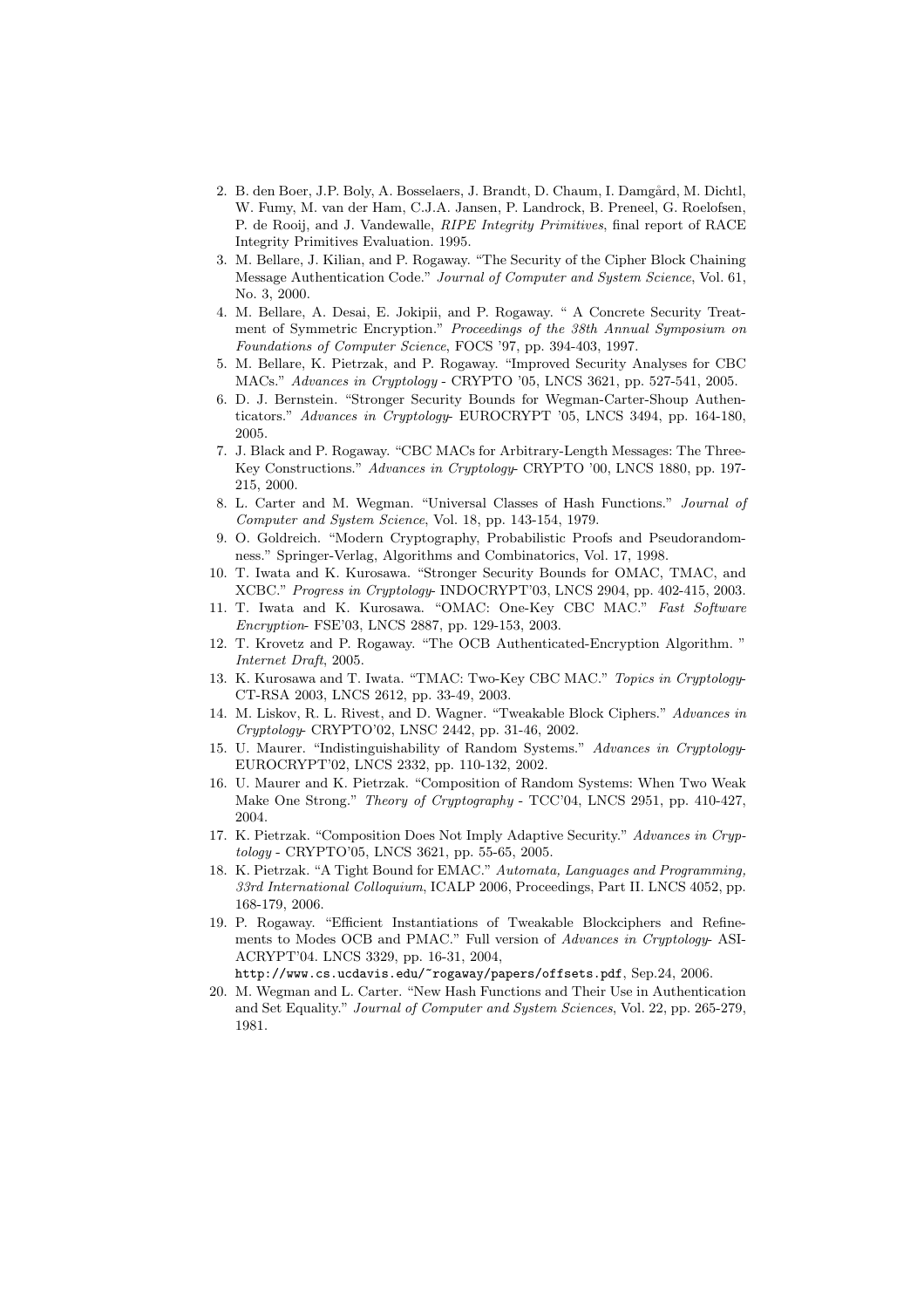### A Lemmas from Maurer's Methodology

We describe some lemmas developed by Maurer (e.g., [15]) that we used. We assume that  $F$  and  $G$  are two random functions with the same input/output size; we define MESs  $\mathcal{A} = a_0 a_1 \dots$  and  $\mathcal{B} = b_0 b_1 \dots$  for F and G. The *i*-th input and output are denoted by  $X_i$  and  $Y_i$  for F (or G), respectively. Equality of (possibly conditional) probability distributions means equality as functions, i.e., equality holds for all possible arguments. For example, we write  $P_{Y^{i}|X^{i}a_{i}}^{F} = P_{Y^{i}|X^{i}b_{i}}^{G}$ to mean  $P_{Y^{i}|X^{i}a_i}^{F}(y^{i},x^{i}) = P_{Y^{i}|X^{i}b_i}^{G}(y^{i},x^{i})$  for all  $(x^{i},y^{i})$ , where  $P_{a_i|X^{i}}^{F}(x^{i})$  and  $P_{b_i|X^i}^G(x^i)$  are positive. Inequalities, such as  $P_{Y^i|X^ia_i}^F \leq P_{Y^i|X^ib_i}^G$ , are similarly defined.

**Lemma 7.** (A corollary from Theorem 1 (i), Lemma 1 (iv), and Lemma 4 (ii) of [15]) Let  $\mathbb F$  be the function of F or G (i.e.,  $\mathbb F[F]$  is a function that internally invokes  $F$ , possibly several times, to process its inputs). Here,  $\mathbb F$  can be probabilistic, and, if so,  $\mathbb F$  is independent of F or G. Suppose that  $P^F_{Y_i|X^iY^{i-1}a_i} = P^G_{Y_i|X^iY^{i-1}b_i}$ and  $P_{a_i|X^iY^{i-1}a_{i-1}}^F \leq P_{b_i|X^iY^{i-1}b_{i-1}}^G$  holds for  $i \geq 1$ . We then have

 $\text{\rm Adv}_{F,G}^{\text{\rm{cpa}}} (q) \leq \nu(F, \overline{a_q}), \ \text{and} \ \ \text{\rm Adv}_{\mathbb{F}[F], \mathbb{F}[G]}^{\text{\rm{cpa}}} (q) \leq \nu(\mathbb{F}[F], \overline{a_q^*}).$ 

Here, MES  $A^* = a_0^* a_1^* \dots$  is defined such that  $a_i^*$  denotes A-event is satisfied for time period i. For example, if  $\mathbb{F}[F]$  always invokes F k times for any input, then  $a_i^* \equiv a_{ki}$ .

**Lemma 8.** (Theorem 2 of [15]) If  $P_{a_i|X^iY^{i-1}a_{i-1}}^F = P_{a_i|X^ia_{i-1}}^F$  holds for  $i \ge 1$ , the maximum probabilities of  $\overline{a_q}$  for all adaptive and non-adaptive attacks are the same, i.e.,  $\nu(F, \overline{a_q}) = \mu(F, \overline{a_q}).$ 

**Lemma 9.** (Lemma 6 (iii) of [15]) If MESs  $A = a_0 a_1 \dots$  and  $B = b_0 b_1 \dots$  are defined for F, we have  $\nu(F, \overline{a_q \wedge b_q}) \leq \nu(F, \overline{a_q}) + \nu(F, \overline{b_q}).$ 

These lemmas are easily extended even if the adversary's parameter  $\theta$  contains  $\ell$  (or  $\sigma$ ) in addition to q.

### B Proof of The First and Second Inequalities of Lemma 3

We define two tweakable functions having  $n$ -bit input/output and tweak space  $\mathcal{T} = \{1, ..., 2^{n/2}\} \times \{0, 1, 2\}$ . For any input  $x \in \mathbb{Z}^n$  and tweak  $t = (t_{1,1}, t_{2,1}) \in \mathcal{T}$ ,

$$
\begin{aligned} \n\text{XE}(t,x) & \stackrel{\text{def}}{=} \mathsf{P}_n(x \oplus 2^{t_{[1]}} 3^{t_{[2]}} L), \text{ where } L = \mathsf{P}_n(0), \text{ and} \\ \n\widetilde{\text{XE}}(t,x) & \stackrel{\text{def}}{=} \n\begin{cases} \n\mathsf{P}_n(x \oplus 2^{t_{[1]}} 3^{t_{[2]}} L), & \text{if } t_{[2]} = 0, \text{ where } L = \mathsf{P}_n(0); \\ \n\widetilde{\mathsf{P}}_n((t_{[1]}, t_{[2]}), x), & \text{otherwise.} \n\end{cases} \n\end{aligned}
$$

In the definition of  $\widetilde{XE}$ ,  $P_n$  and  $\widetilde{P}_n$  are assumed to be independent. It is obvious that PMAC $[P_n]$  and MPMAC can be realized by using XE and XE in a black-box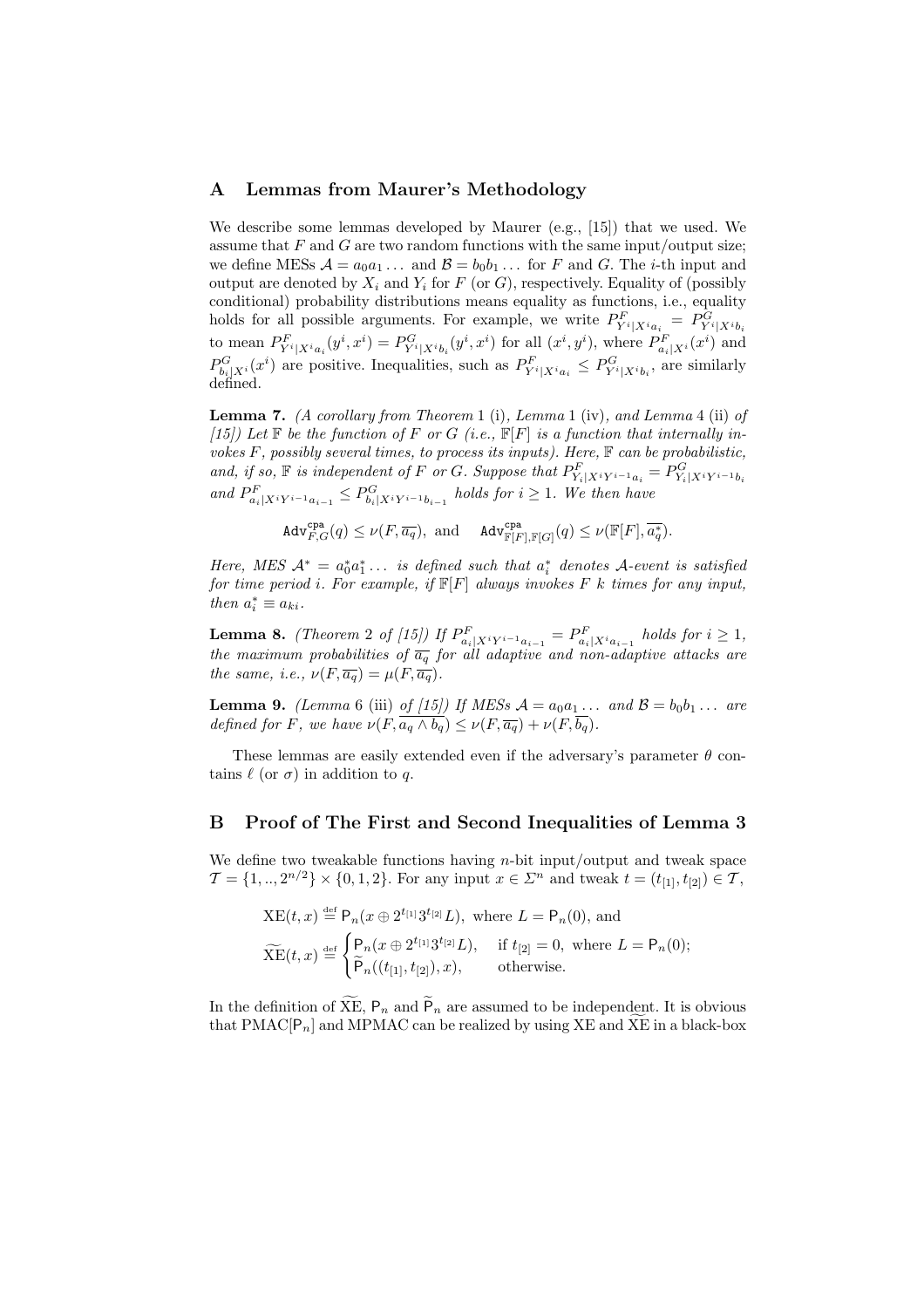manner. We consider a game in which an adversary tries to distinguish XE from  $\widetilde{X}E$  using q queries. Note that a query is in  $\mathcal{T} \times \mathbb{Z}^n$ . Let  $(T_i, X_i) \in \mathcal{T} \times \mathbb{Z}^n$  be the *i*-th query, and  $Y_i \in \mathbb{Z}^n$  be the *i*-th output. In addition, let  $S_i$  be  $X_i \oplus 2^{T_{i[1]}} 3^{T_{i[2]}} L$ , where  $T_i = (T_{i[1]}, T_{i[2]})$ . For  $\widetilde{XE}$ ,  $S_i$  is defined as a dummy variable when  $T_{i[2]} \neq 0$ . We define the following two events:

$$
a_i^* \stackrel{\text{def}}{=} [S_j \neq S_k \text{ for all } (j,k) \in \xi(i)] \land [S_j \neq 0 \text{ for all } j = 1, \dots, i].
$$
  
\n
$$
b_i^* \stackrel{\text{def}}{=} [Y_j \neq Y_k \text{ for all } (j,k) \in \xi(i)] \land [Y_j \neq L \text{ for all } j = 1, \dots, i],
$$
  
\nwhere  $\psi(i) \stackrel{\text{def}}{=} \{j : 1 \leq j \leq i, T_{j[2]} \in \{1, 2\}\},$  and  
\n $\xi(i) \stackrel{\text{def}}{=} \{(j,k) \in \{1, \dots, i\}^2 : j \neq k, \text{ at least one of } j \text{ or } k \text{ is in } \psi(i)\}.$ 

Note that  $\psi(i)$  and  $\xi(i)$  depend on  $\{T_{j[2]}\}_{j=1,\ldots,i}$ . Clearly,  $\mathcal{A}^* = a_0^* a_1^* \ldots$  and  $\mathcal{B}^* = b_0^* b_1^* \dots$  are MESs and they are equivalent in XE (but not in  $\widetilde{XE}$ ). Also, note that  $\mathcal{A}^*$  and  $\mathcal{B}^*$  defined for XE ( $\widetilde{XE}$ ) are compatible with MESs defined for PMAC $[P_n]$  (MPMAC). For example, if one uses XE to simulate an attack against PMAC[ $P_n$ ] and observes  $a_i^*$  in time period *i*,  $a_{i'}$  is occurring for the *i*'-th query to PMAC[ $P_n$ ], for some  $i' \leq i$ . We then have

$$
P_{Y_i|X^iT^iY^{i-1}a_i^*}^{XE} = \sum P_{Y_i|LX^iT^iY^{i-1}}^{XE} \cdot P_{L|X^iT^iY^{i-1}a_i^*}^{XE},
$$
 (25)

where the summation is taken for all  $L \in \Gamma(x^i, t^i, y^{i-1})$ , which is the set of  $L = c$ such that the rightmost term is non-zero. The equality of Eq. (25) holds since  $S<sup>i</sup>$ is completely determined if  $X^i$  and  $L$  are fixed.

We focus on the rightmost two terms of Eq. (25) for some fixed  $X^i = x^i$ ,  $T^i = t^i$ ,  $Y^{i-1} = y^{i-1}$  satisfying  $b_{i-1}^*$ , and  $L = c \in \Gamma(x^i, t^i, y^{i-1})$  (thus  $S^i = s^i$  is also fixed). It is clear that  $P^{\text{XE}}_{L|X^iT^iY^{i-1}a_i^*}(c, x^i, t^i, y^{i-1})$  is the uniform distribution over  $\Gamma(x^i, t^i, y^{i-1})$ . The conditional probability  $P^{\text{XE}}_{Y_i|L X^i T^i Y^{i-1}}(y_i, c, x^i, t^i, y^{i-1})$ is 1 if  $y_i = y_j$ , and  $i \notin \psi(i)$  and  $\exists j \notin \psi(i)$  such that  $s_i = s_j$ . If  $i \in \psi(i)$  or  $i \notin \psi(i)$  but  $s_i \neq s_j$  for  $j \leq i-1$ ,  $Y_i$  is uniform over  $\Sigma^n \setminus \{y_1, \ldots, y_{i-1}, c\}.$ 

Similarly, for  $\widetilde{XE}$ , we have

$$
P_{Y_i|X^iT^iY^{i-1}a_i^*b_i^*}^{\widetilde{X}} = \sum P_{Y_i|L X^iT^iY^{i-1}b_i^*}^{\widetilde{X}} \cdot P_{L|X^iT^iY^{i-1}a_i^*b_{i-1}^*}^{\widetilde{X}} ,\qquad (26)
$$

where the summation is taken for all  $L \in \Gamma(x^i, t^i, y^{i-1})$ . Then, a simple case analysis shows that

$$
P_{Y_i|X^iT^iY^{i-1}a_i^*}^{\text{XE}} = P_{Y_i|X^iT^iY^{i-1}a_i^*b_i^*}^{\text{XE}}.
$$
\n(27)

Moreover, we have

$$
P_{a_i^*|X^i T^i Y^{i-1} a_{i-1}^*}^{\text{XE}} = \sum P_{a_i^*|L X^i T^i Y^{i-1} a_{i-1}^*}^{\text{XE}} \cdot P_{L|X^i T^i Y^{i-1} a_{i-1}^*}^{\text{XE}}, \text{ and } (28)
$$

$$
P_{a_i^*b_i^*|X^iT^iY^{i-1}a_{i-1}^*b_{i-1}^*}^{\overbrace{\text{NE}}}\n = \sum_{a_i^*b_i^*|L X^iT^iY^{i-1}a_{i-1}^*b_{i-1}^*}^{\overbrace{\text{NE}}}\n \cdot P_{L|X^iT^iY^{i-1}a_{i-1}^*b_{i-1}^*}^{\overbrace{\text{NE}}}\n \cdot (29)
$$